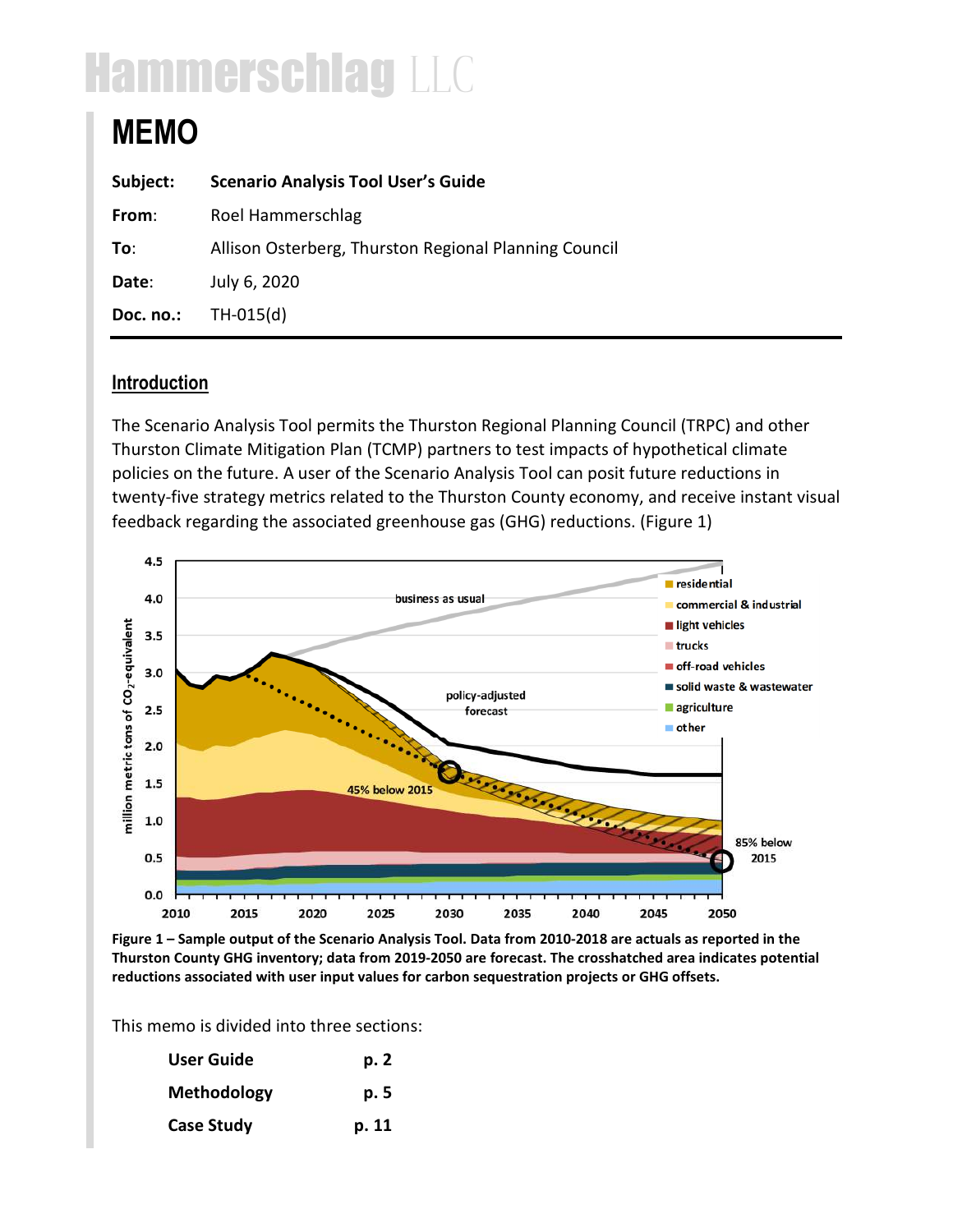The *User Guide* provides "get started" level, practical guidance for appropriate and easy use of the tool. *Methodology* describes in detail how the user's activity level inputs are translated into GHG emissions outputs. Many readers may want to skip this section, and instead utilize the case study as further guidance toward successful use. *Case Study* applies the tool to proposed TCMP Assessed Actions generated by a collaboration between TRPC, the Climate Advisory Workgroup and the consultant, as of May 15, 2020.

### **User Guide**

#### **Spreadsheet Structure and User Dashboard**

The Scenario Analysis Tool is coded in Microsoft Excel 2019, and includes nine tabs 'cover', 'dashboard', 'engine', 'ref', 'preprocessing', 'definitions', 'units', 'change log' and 'cites'. All substantive computations occur on the tab 'engine', but the user can effectively use the tool working entirely with the user dashboard on tab 'dashboard'. The dashboard places the primary inputs and outputs in a single visual field. (Figure 2)



**Figure 2 – Major features of the Scenario Analysis Tool's user dashboard. The tabular area on the left edge provides fields for user input (light blue shaded cells) and a key to abbreviations used in the calculator. The center area includes visual output detailing a forecast of the Thurston County GHG inventory in the upper graphic, and anticipated GHG reductions due to state and federal policies (grey) and TCMP strategies (colors) in the lower graphic. The tabular area on the right forecasts changes to activity metrics and GHG emissions** 

# **Graphical Output**

The primary feature of the dashboard is the output graphic. The graphic includes the following five components: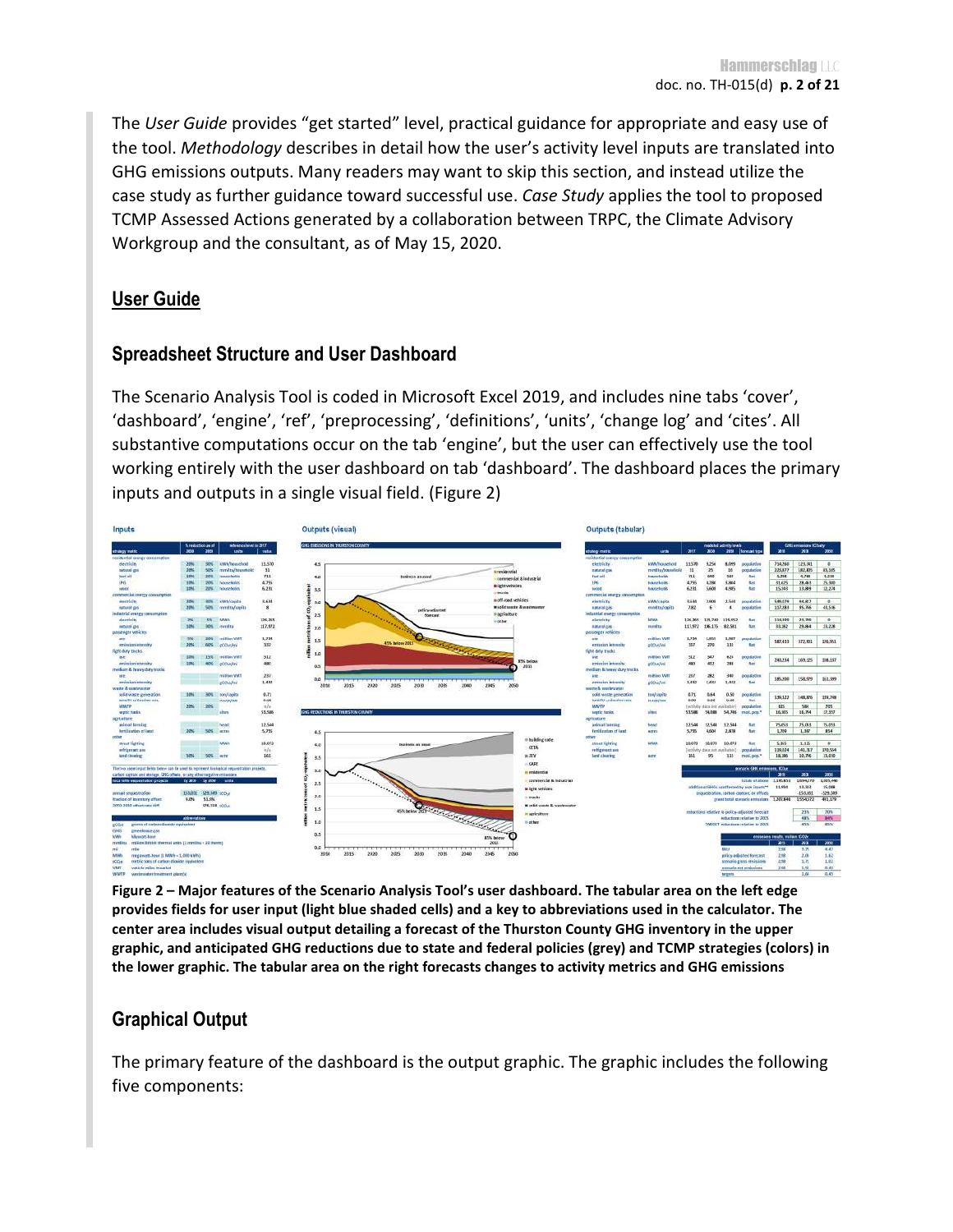- **Business-as-usual (BAU)**: The upward-sloping, grey line; this is the first of two reference scenarios. This represents the emissions we would expect if energy and climate policies remain fixed as they were during the 2010-2018 timeframe, and population grows following current, state forecasts.
- **Policy-adjusted forecast**: The thick, black line; this is the second of two reference scenarios. The policy-adjusted forecast adjusts BAU downward according to the impacts of future energy code components of state building code, the Clean Energy Transition Act (CETA), and anticipated increases to vehicle fuel economies. The vast majority of difference between BAU and the policy-adjusted forecast is due to CETA.
- **Targets pathway**: The downward-sloping, dotted black line. The two open circles represent the two GHG reduction targets: 45% below 2015 by 2030, and 85% below 2015 by 2050, following the interlocal agreement for a regional climate mitigation plan. $1$  The dotted black line is a piecewise-linear pathway from actual emissions in 2015 to 2030 target emissions; and to 2050 target emissions. The linear pathway is for visual reference; the interlocal agreement only specifies the two targets, not the pathway.
- **Scenario emissions**: The solid colored areas. Each area represents the emissions from a different sector of the economy. From top to bottom these sectors are: residential buildings (dark yellow), commercial & industrial buildings (light yellow), transportation (red), solid waste & wastewater (blue); agriculture (green); and miscellaneous (grey). The top of the stack of shaded areas represents total emissions. Emissions from 2010 to 2018 are actuals, emissions from 2019 to 2050 are projections.
- **Sequestration**: The crosshatched area along the top of the scenario emissions stack. These represent the user's input of biological sequestration projects, carbon capture and storage, GHG offsets or other negative emissions. If negative emissions are allowed toward target achievement, then the net outcome of the user's inputs should be read as the pathway of the underside of the sequestration wedge.

It can be a point of confusion that the targets pathway references calendar year 2015, but that the transition from actual data to projections is between calendar years 2018 and 2019. The emissions targets were legally specified relative to a baseline emissions year, 2015, to make them definitive. In contrast, the projected emissions are computed by whatever method is most accurate, maximizing the use of historical actuals. Since actuals were available through calendar year 2018, we began the estimates as of 2019 to maximize precision of the tool. This does not affect the computed emission targets in any way.

<sup>&</sup>lt;sup>1</sup> Thurston County et al., "Interlocal Agreement between Thurston County, The City of Lacey, the City of Olympia, the City of Tumwater, and the Thurston Regional Planning Council for a Regional Climate Mitigation Plan," 2018.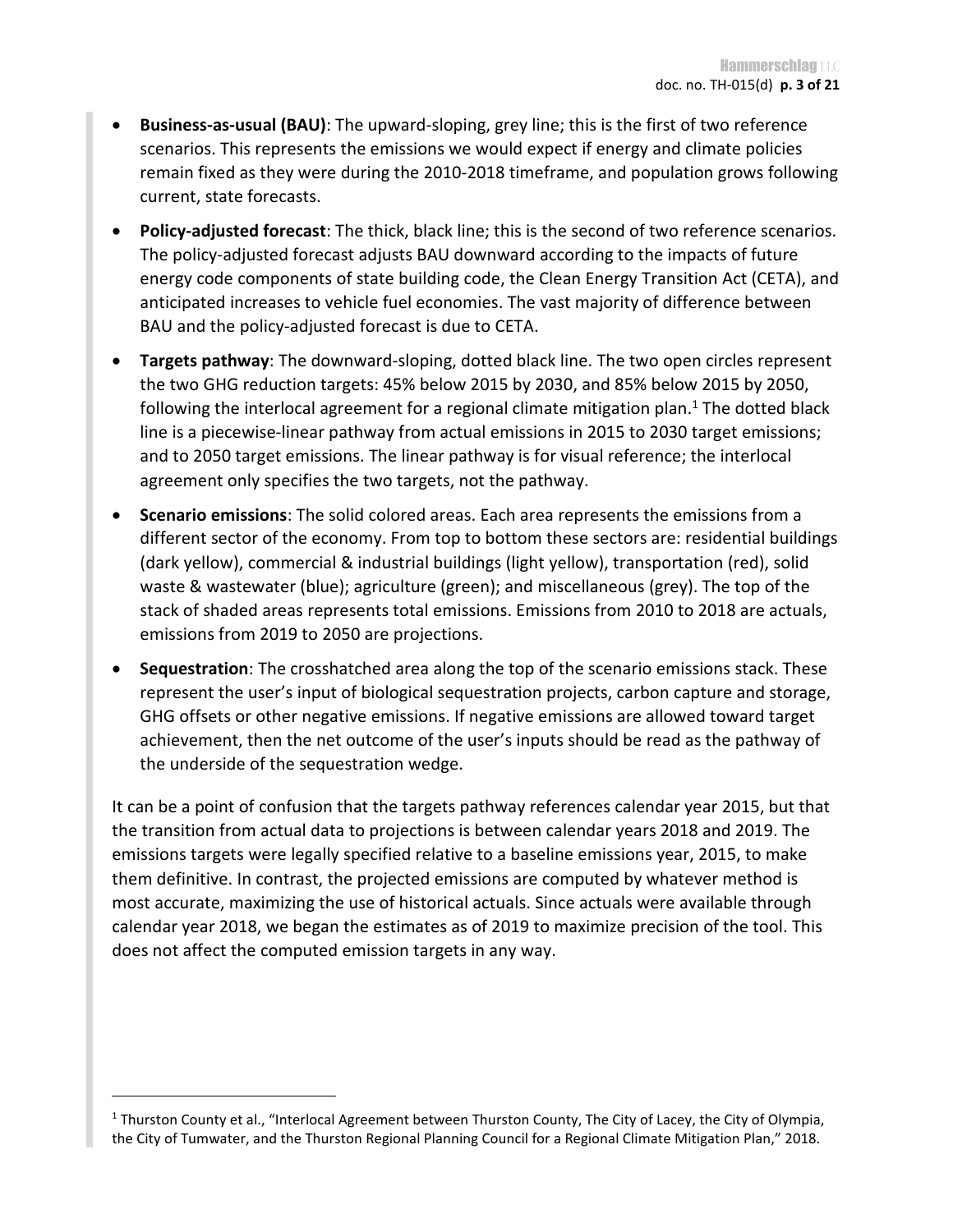### **Tabular Output**

Tabular outputs are available on the right-hand side of the dashboard, labeled "OUTPUT: GHG emissions by strategy metric" in Figure 2. Each cell in this region of the dashboard reports absolute emissions in the last measured year 2018, as well as in the two target years 2030 and 2050. Even though the user inputs a fractional *reduction*, the tool outputs absolute *emissions*. As the user's input reductions increase, the output emissions decrease.

The emissions reported for each strategy metric are non-overlapping, and add to create the same total as the top of the scenario emissions stack in the graphic. The three such totals for 2018, 2030 and 2050 can be found below the strategy metric-specific outputs in cells 'dashboard'!X42:Z42.

Below the total GHG outputs, the percentage reductions achieved in 2030 and 2050 appear in pink cells 'dashboard'!Y45:Z45, which can be compared to their respective numeric targets in cells 'dashboard'!Y46:Z46.

#### **Input**

#### Reductions to Strategy Metrics

The user can alter scenario emissions by adjusting the twenty-five pairs of 2030 and 2050 strategy metric reductions. In Figure 2, these are the light blue-shaded cells indicated with "INPUT: reductions to strategy metrics". If you leave any of these cells blank, then the tool assumes the emissions are equal to those under the policy-adjusted forecast. In most cases where you input a value for 2030, the policy prescription will imply an equal or more aggressive reduction be input for 2050. The only exception would be for cases where you expect a policy to sunset, followed by a rollback of consumer behavior or infrastructure.

Think of each strategy metric either as an average activity level or as a total activity level. Average activity level if the units listed for the strategy metric are a ratio, total activity level if the units are not a ratio. The first and third strategy metrics offer examples of the two cases.

The first strategy metric is residential electricity consumption, measured in units *kWh/household*. Since these units are a ratio, the metric assesses the degree to which your proposed bundle of policies can reduce the average electricity per household. For example, if your policy bundle reduces electricity consumption by 20% in 10% of all homes, then the average reduction per household is  $10\% \times 20\% = 2\%.$ 

The third strategy metric, residential fuel oil consumption, is measured in units *households*. Since these units are not a ratio, they assess the degree to which your policy can reduce the total number of households that are using fuel oil.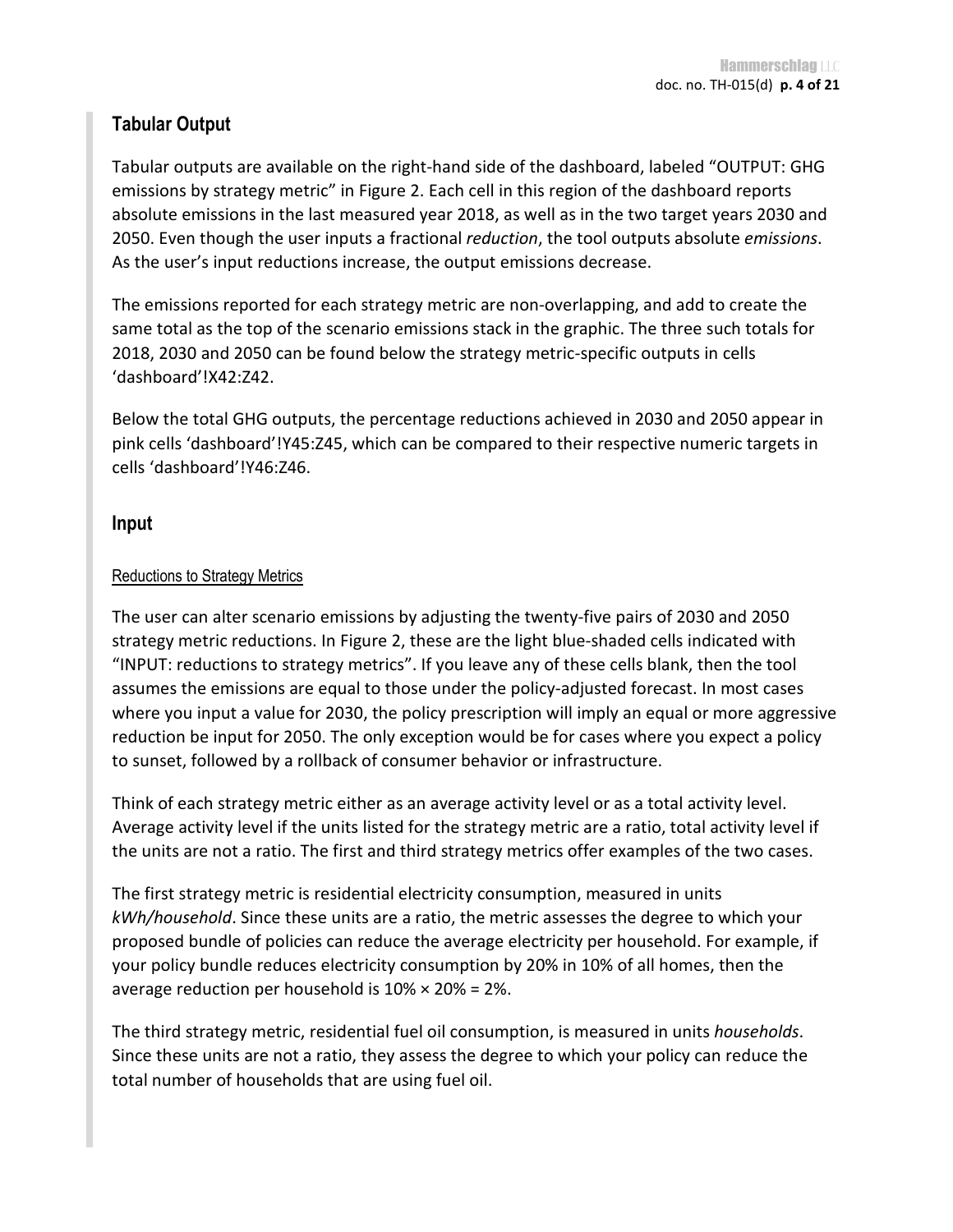#### **Other Inputs**

Below the graphical output, there are two additional input fields for negative GHG emissions achieved in 2030 and 2050, respectively. For each of the two years, input the negative emissions expected *in that year*, in metric tons of CO<sub>2</sub>-equivalent. Unlike the strategy metrics, where the Scenario Analysis Tool automatically computes GHG emissions from your percentage reductions, in the case of the two negative emissions fields you must compute the GHG emissions exogenous to the calculator.

Two 'engine' tab of the tool offers two additional inputs for advanced control of the calculator's behavior. First, at cell 'engine'!G68 you can control the slope of the BAU reference scenario (and hence all the other time series outputs) by choosing an alternate population forecast. This is not recommended, since the central population forecast is TRPC's only formally adopted forecast.

Second, the "exclude heavy-duty trucks" checkbox at cell 'engine'!E83 allows the user to remove heavy-duty truck emissions from the analysis. Most heavy-duty truck emissions in Thurston County are due to Interstate 5 through-traffic, which is out of the partner jurisdictions' control.

#### **Methodology**

#### **Step 1: Generate a BAU forecast**

For each inventory category, the Scenario Analysis Tool creates a Business As Usual (BAU) forecast of GHG emissions from 2019 through 2050. The BAU forecast represents the anticipated growth of GHG emissions in each inventory category, under the assumption that policies remain identical to those nominally in place during the 2010-2018 period covered by the existing time series of Thurston County GHG inventories.

Each inventory category forecast is based on the calendar year 2018 emissions level. Most inventory categories are assumed to increase proportionally to county population, such that emissions in a future year are equal to the emissions in 2018 multiplied by the ratio of population in the future year and population in 2018. The remaining inventory categories are assumed to remain fixed at the 2018 level. (Table 1)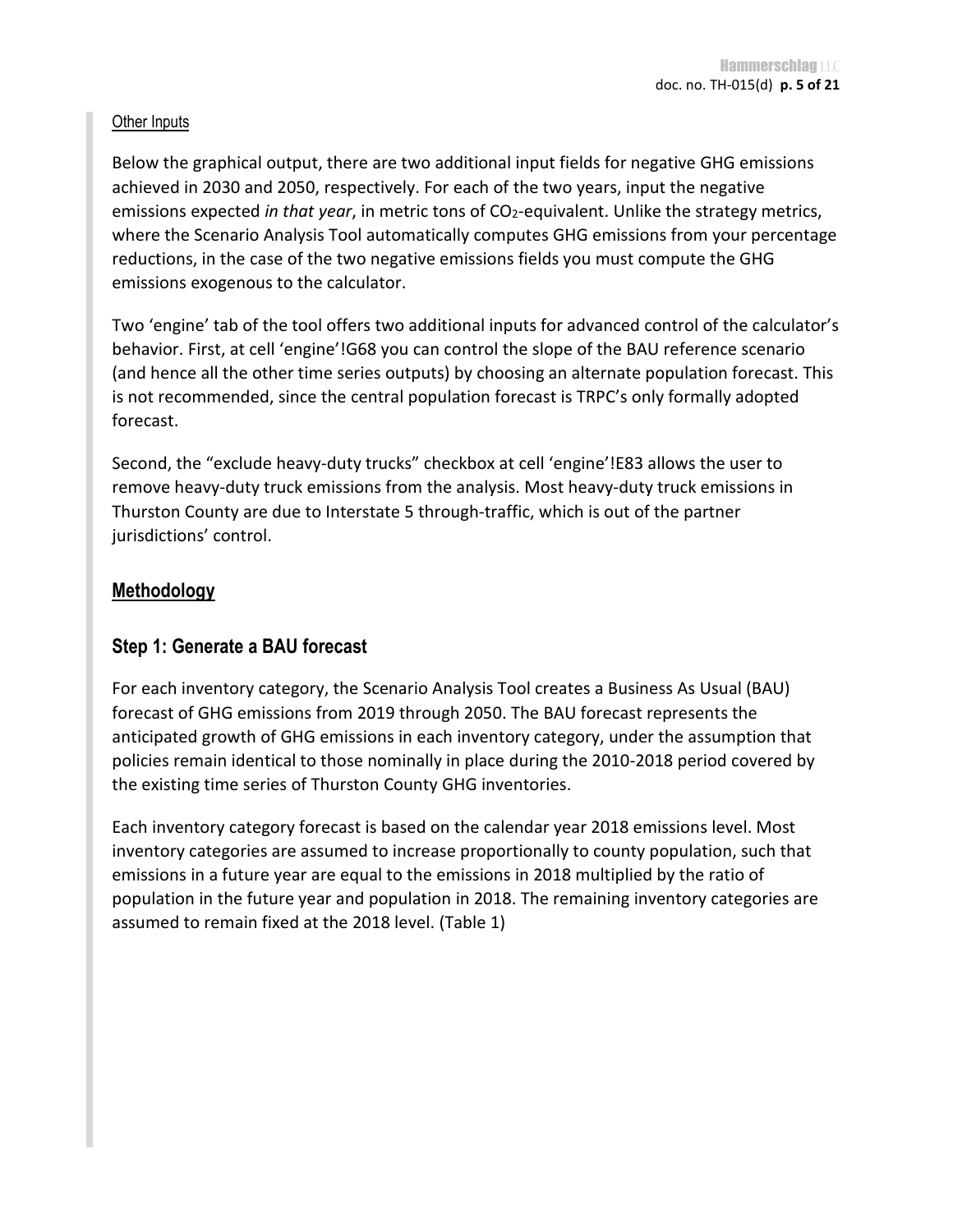| population-based forecast   | flat forecast                |
|-----------------------------|------------------------------|
| residential electricity     | industrial electricity       |
| commercial electricity      | outdoor lighting             |
| residential fossil gas      | industrial fossil gas        |
| commercial fossil gas       | off-road vehicles            |
| passenger vehicles          | septic systems               |
| light duty trucks           | enteric fermentation         |
| medium & heavy duty trucks  | manure management            |
| motorcycles                 | agricultural soil management |
| solid waste methane         |                              |
| solid waste process         |                              |
| solid waste transportation  |                              |
| composting                  |                              |
| <b>Budd inlet WWTP</b>      |                              |
| other WWTP                  |                              |
| ODS substitutes             |                              |
| residential land conversion |                              |

**Table 1 – Thurston County greenhouse gas inventory categories grouped by their forecasting treatment in the Scenario Analysis Tool.** 

Future populations are drawn from TRPC's adopted forecast,<sup>2</sup> which is computed through forecast year 2040. Population projections from 2041 through 2050 are linear interpolations based on the forecast years 2031 through 2040.

# **Step 2: Apply future policy impacts**

Next, inventory categories affected by anticipated changes to Washington State Building Energy Code,<sup>3</sup> the Clean Energy Transformation Act,<sup>4</sup> or average vehicle fuel economy are adjusted downward according to the corresponding legal requirements. (Table 2)

| affected by<br>building code                                                                         | affected by CETA                                                                                | affected by<br>vehicle fuel economy                                   |
|------------------------------------------------------------------------------------------------------|-------------------------------------------------------------------------------------------------|-----------------------------------------------------------------------|
| residential electricity<br>commercial electricity<br>residential fossil gas<br>commercial fossil gas | residential electricity<br>commercial electricity<br>industrial electricity<br>outdoor lighting | passenger vehicles<br>light duty trucks<br>medium & heavy duty trucks |

**Table 2 – Thurston County greenhouse gas inventory categories affected by policy adjustments in the Scenario Analysis Tool.** 

Impact of Washington State Building Energy Code is described with a linearized policy model. The GHG emission rate from new buildings follow a linear pathway from their rate in 2018, to zero as of 2031 per the prescription in state law. From 2031 through 2050, the GHG emission

<sup>2</sup> https://www.trpc.org/236/Population-Employment-Forecasting

<sup>3</sup> RCW 19.27A.020(2)(a)

<sup>4</sup> 2019 SB 5116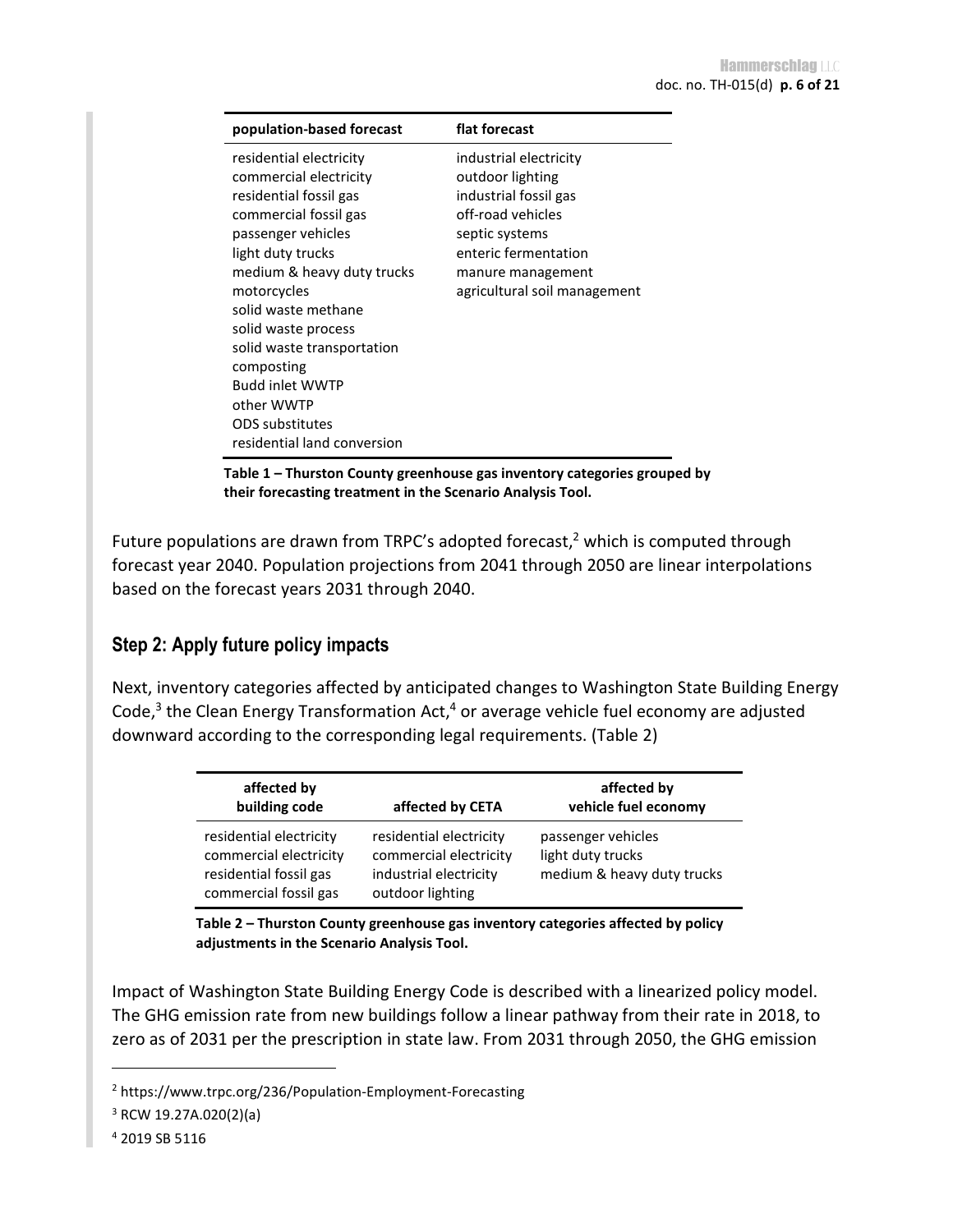rate from new buildings remains zero. We assume average building life to be 40 years, so that each year 1/40 of the forecast building stock is modeled to be replaced by new stock. The new stock then emits GHGs at whichever rate is ascribed by the linearized policy model at the time of its construction, for the duration of its 40-year life.

The Clean Energy Transformation Act impacts electricity emission factors, which have an instantaneous impact on the emissions forecast, unlike the Building Energy Code. CETA requires elimination of coal-fired electricity before January 1, 2026; limits emitting resources to 20% or less of generation as of January 1, 2030; and requires complete decarbonization as of January 1, 2045. The scenario analysis tool represents these policy requirements with three linear ramps. The first, 2018-2026 ramp begins with Puget Sound Energy's (PSE's) actual mix of coal and gas as of 2018,<sup>5</sup> and ends with the coal fraction entirely replaced with gas as 2026. The second, 2026-2030 ramp ends with gas making up exactly 20% of PSE's mix as of 2030. The third, 2030- 2045 ramp ends with zero fossil fuel emissions as of 2045. After 2045, PSE emissions stay fixed at zero. This approach is based on the conservative assumption that the "alternative compliance options" required by CETA during 2030-2044 do not offset the remaining fossil fuel emissions.

|                                | 2015 | 2017  | 2030 | 2040 | 2050 |
|--------------------------------|------|-------|------|------|------|
| cars ( $gCO2e/mi$ )            | 443  | 425   | 309  | 246  | 235  |
| cars (deflator)                |      | 1.000 | .727 | .579 | .553 |
| trucks (gCO <sub>2</sub> e/mi) | 596  | 570   | 403  | 351  | 339  |
| trucks (deflator)              |      | 1.000 | .707 | .616 | .594 |

The impacts of vehicle fuel economy changes are applied according to forecasts developed by TRPC<sup>6</sup> (Table 3).

> **Table 3 – Actual (2015) and forecast (2030, 2040 and 2050) vehicle emission intensities provided by TRPC, and emissions deflators computed for the Scenario Analysis Tool. The emission intensities in 2017 were computed by linear interpolation between the TRPC-provided values for 2015 and 2030.**

TRPC forecasts of vehicle emission intensity were developed from an amalgam of primary sources. For each vehicle category, the Scenario Analysis Tool computes the emission intensity as of 2017 by linear interpolation between TRPC-provided categories, and assigns an emissions deflator value of 1.0 to this 2018 reference intensity. (2018 is the last year of historical

<sup>&</sup>lt;sup>5</sup> Department of Commerce, "Washington State Electric Utility Fuel Mix Disclosure Reports for Calendar Year 2018" (Washington State, November 7, 2019), https://www.commerce.wa.gov/growing-the-economy/energy/fuel-mixdisclosure/.

<sup>&</sup>lt;sup>6</sup> TRPC 2013 Household Travel Survey (miles driven by vehicle model year and fuel type); Puget Sound Regional Planning Council Lifetime mileage-weighted average CO2 equivalent emissions factors for model years 1990-2020, by vehicle type, https://www.trpc.org/317/Household-Travel-Survey.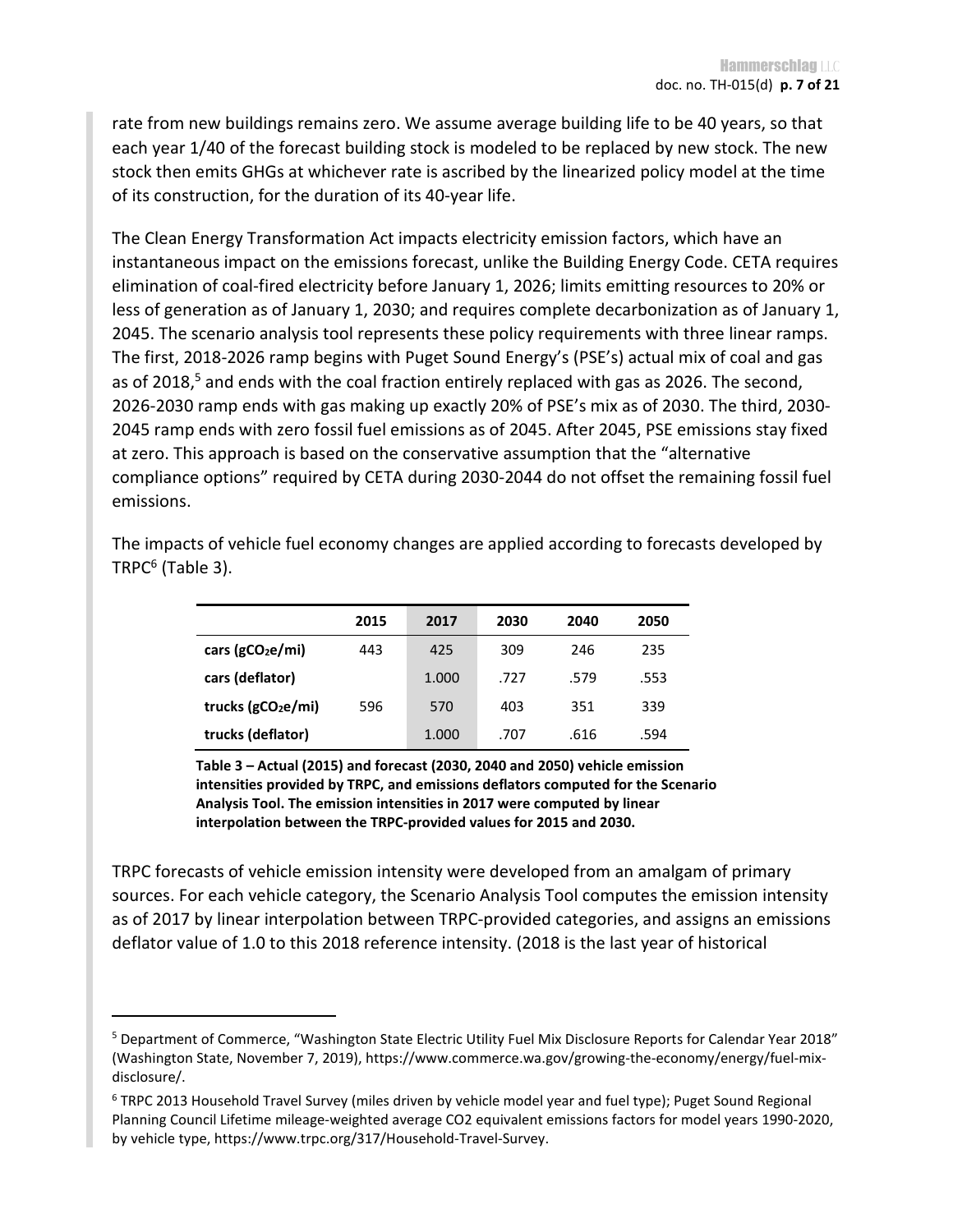emissions data in the tool.) The calculator then assigns deflator values for each vehicle category proportional to TRPC's projected emissions intensity pathway, from 2019 through 2050.

Expert input from Climate Advisory Workgroup members indicated that Washington's Zero Emissions Vehicle requirement would result in 7% of vehicle sales being EVs by 2025. The model assumes a linear ramp in sales share to 7% by 2025, and then a fixed sales share of 7% thereafter. The statewide, light vehicle fleet gradually accumulates EVs throughout the model timespan. Based on an assumed, average vehicle life of ten years, the light vehicle fleet is approximately 17% EVs by the model horizon of 2050.

#### **Step 3: Compute deflator curves**

In the dashboard, the user inputs fractional reductions in each strategy metric anticipated as of 2030 and 2050. For each strategy metric the Scenario Analysis Tool builds a deflator curve consisting of two linear ramps, the first from 2020 to 2030, and the second from 2030 to 2050. The value of each deflator curve begins at 1 in 2020, decreases to 1 minus the user's input 2030 reduction in 2030, and then decreases to 1 minus the user's input 2050 reduction in 2050.

It is in this step that the crosswalk between strategy metrics and inventory categories is executed. (Table 4)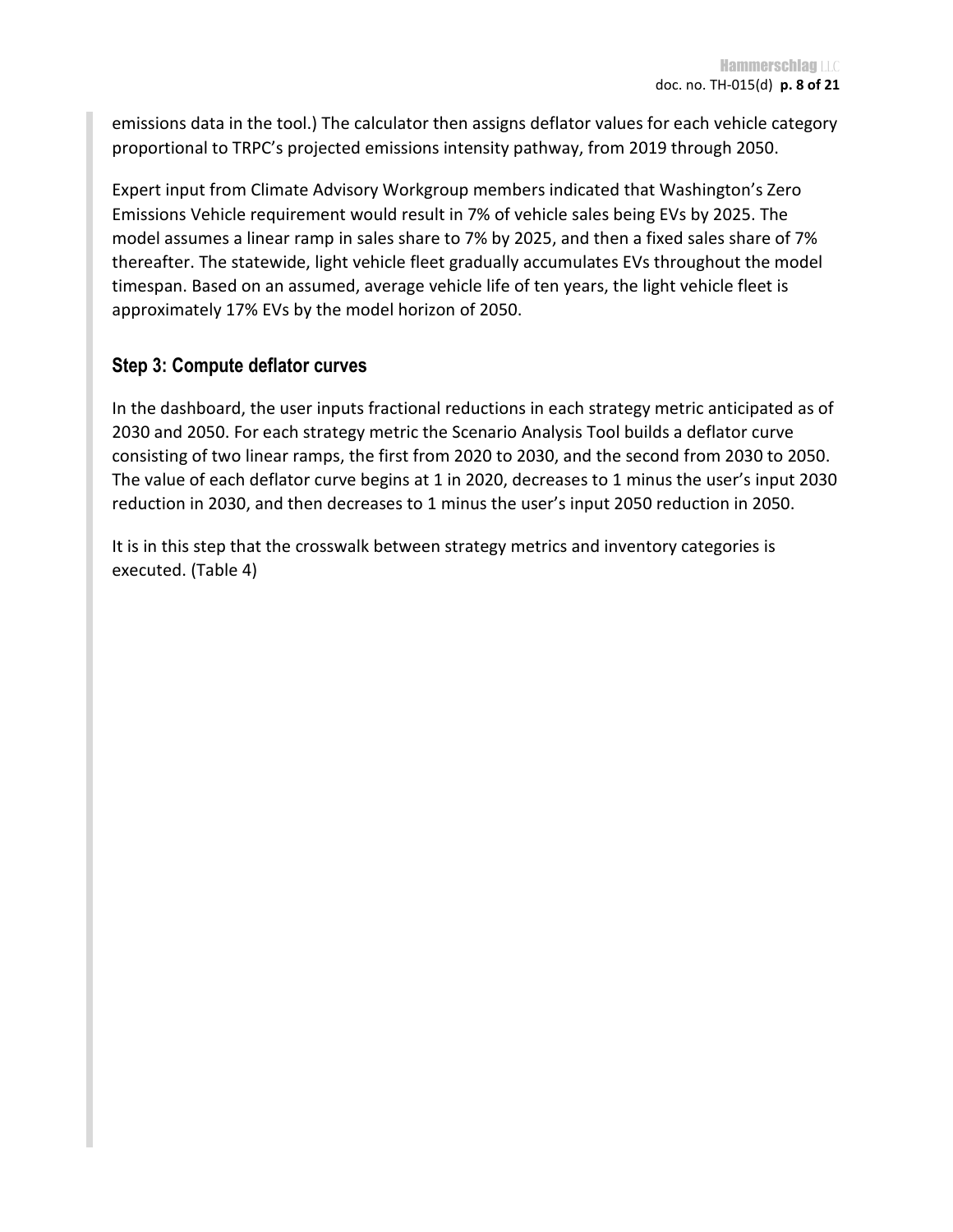| strategy metric             | inventory category(ies)        |  |
|-----------------------------|--------------------------------|--|
| residential electricity     | residential electricity        |  |
| residential fossil gas      | residential fossil gas         |  |
| residential fuel oil        | residential fuel oil           |  |
| residential LPG             | residential LPG                |  |
| residential wood            | residential wood               |  |
| commercial electricity      | commercial electricity         |  |
| commercial fossil gas       | commercial fossil gas          |  |
| industrial electricity      | industrial electricity         |  |
| industrial fossil gas       | industrial fossil gas          |  |
| passenger vehicle use       |                                |  |
| passenger vehicle EF        | passenger vehicles             |  |
| light duty truck use        |                                |  |
| light duty truck EF         | light duty trucks              |  |
| heavy duty truck use        |                                |  |
| heavy duty truck EF         | medium & heavy duty trucks     |  |
|                             | methane emissions.             |  |
| solid waste generation      | solid waste process,           |  |
|                             | solid waste transportation     |  |
| landfill emission rate      | methane emissions              |  |
| wastewater treatment plants | Budd Inlet WWTP,<br>other WWTP |  |
| septic tanks                | septic systems                 |  |
| animal farming              | enteric fermentation,          |  |
|                             | manure management              |  |
| fertilization of land       | agricultural soil management   |  |
| street lighting             | outdoor lighting               |  |
| refrigerant use             | ozone depleting substitutes    |  |
| land clearing               | residential land conversion    |  |

**Table 4 – Inventory categories, by which strategy metrics impact them. The strategy metrics appear in the same order in which they appear on the Scenario Analysis Tool dashboard.** 

There are three inventory categories that are unaffected by dashboard inputs, and for which no deflator curves are computed. These three inventory categories are: *motorcycles*, *off-road vehicles*, and *composting*.

#### **Step 4: Apply deflator curves to the policy-adjusted forecast**

The policy-adjusted forecast for each inventory category created in Step 2, is multiplied by its respective deflator curve computed in Step 3. Inventory categories having no deflator curve are left unchanged.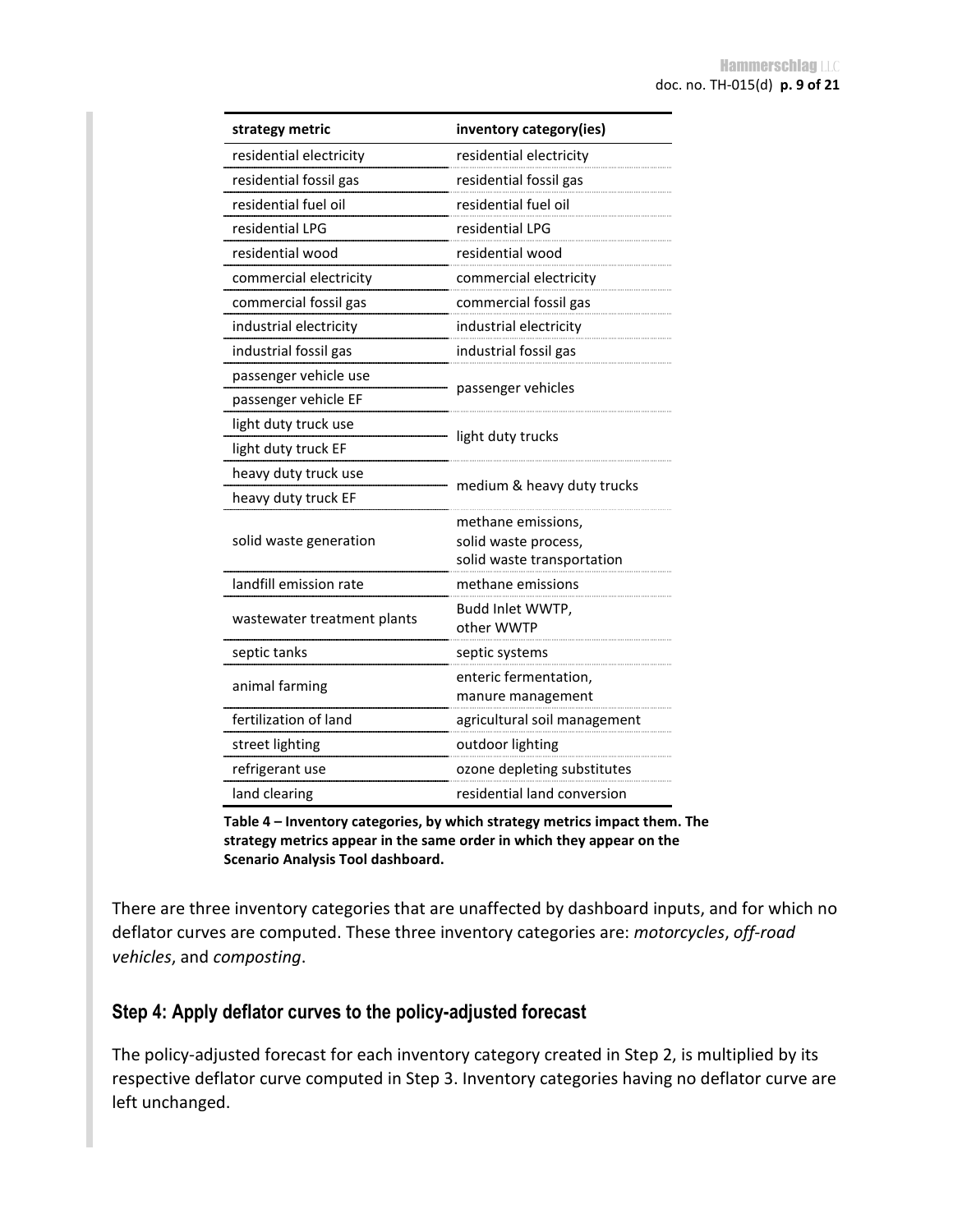#### **Step 5: Compute GHG offset forecast**

The dashboard inputs for GHG offsets are converted to a 2020-2050 time series, beginning at zero in 2020, with a linear increase to the user's input value for 2030, followed by a linear increase to the user's input value for 2050.

#### **Step 6: Roll up inventory categories into sectors**

Finally, the 27 inventory categories are rolled up into six sectors: residential buildings, commercial & industrial buildings, transportation, solid waste & wastewater, agriculture, and other in preparation for graphing and tabular output on the dashboard. (Table 5)

| sector                   | contains<br>inventory categories                                                                                                        |
|--------------------------|-----------------------------------------------------------------------------------------------------------------------------------------|
| residential              | residential electricity<br>residential fossil gas<br>residential fuel oil<br>residential I PG<br>residential wood                       |
| commercial & industrial  | commercial electricity<br>commercial fossil gas<br>industrial electricity<br>industrial fossil gas                                      |
| transportation           | passenger vehicles<br>light duty trucks<br>medium & heavy duty trucks<br>motorcycles<br>off-road vehicles                               |
| solid waste & wastewater | methane emissions<br>process emissions<br>solid waste transport<br>composting<br><b>Budd Inlet WWTP</b><br>other WWTP<br>septic systems |
| agriculture              | enteric fermentation<br>manure management<br>agricultural soil management                                                               |
| other                    | streetlighting<br><b>ODS</b> substitutes<br>residential land conversion                                                                 |

**Table 5 – Assignment of inventory categories to sectors (for graphical output in the Scenario Analysis Tool dashboard).**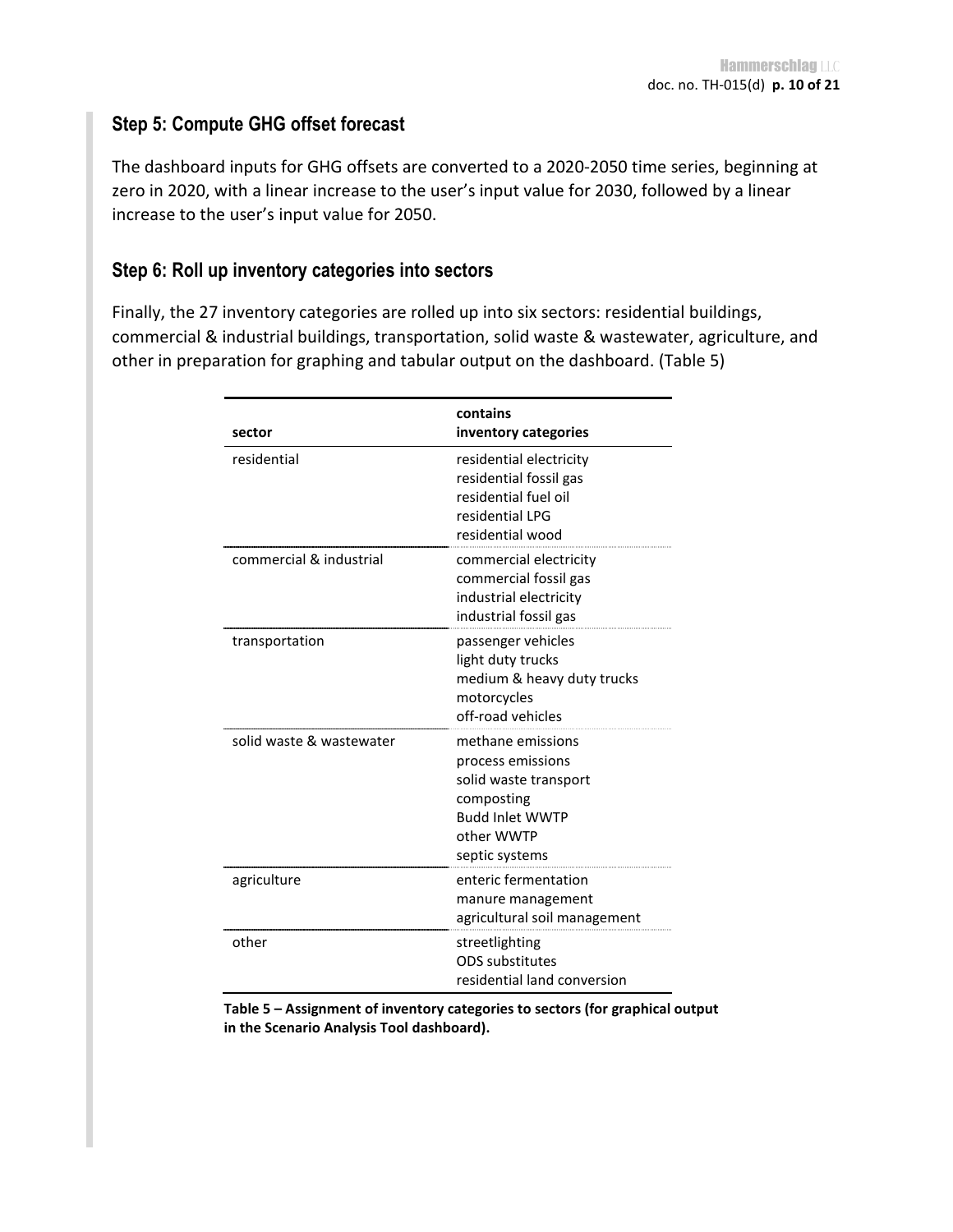### **Case Study**

The delivered version TH-010(q) of the Scenario Analysis Tool contains Cascadia Consulting Group / Hammerschlag LLC estimates for reductions in fourteen of the strategy metrics, in cells 'dashboard'!P5:Q36. These are our estimates of strategy metric reductions associated with aggressive deployment of all 71 TCMP Assessed Actions as documented in file <TCMP\_draft priority climate actions\_20200515.pdf>.<sup>7</sup>

We (Cascadia Consulting Group / Hammerschlag LLC) estimated the strategy metric reductions by collecting, for each strategy metric, the subset of TCMP Assessed Actions that would impact the strategy metric, and estimating based on professional experience the expected reduction under the condition that all actions in the subset are deployed. In each instance we considered the potential assuming full support of relevant municipal, county and state governments. In the case of voluntary measures we assumed widespread consumer or customer interest, but limited by normal economic circumstances. We took into account interactions among each subgroup of actions so that their effect was considered in concert, not simply a sum of the effects if each one were deployed singly.

|                         |                                                                                                                                                                                                                                                                                                                                                                                                                                                                                                                                                                   |      | reductions |
|-------------------------|-------------------------------------------------------------------------------------------------------------------------------------------------------------------------------------------------------------------------------------------------------------------------------------------------------------------------------------------------------------------------------------------------------------------------------------------------------------------------------------------------------------------------------------------------------------------|------|------------|
| strategy metric         | contributing actions                                                                                                                                                                                                                                                                                                                                                                                                                                                                                                                                              | 2030 | 2050       |
| residential electricity | B1.1 residential energy performance ratings<br>B1.2 residential energy audits<br>B1.4 rental housing EE incentives<br>B1.5 property tax credit<br>B1.6 rental housing EE baseline<br>B3.5 green building tracking<br>B4.5 permitting incentives<br>B4.6 EE tax exemptions<br>B4.7 land use incentives<br>B4.9 permit counter technical assistance<br>B4.11 grid-connected appliances<br>B4.12 multifamily submetering<br>B5.5 solSmart<br>B5.8 solar-ready<br>B5.10 group purchasing<br>G1.7 social research<br>T1.2 middle-density housing<br>T1.3 Eco districts | 20%  | 30%        |
| residential fossil gas  | B1.1 residential energy performance ratings<br>B1.2 residential energy audits<br>B1.4 rental housing EE incentives<br>B1.5 property tax credit<br>B1.6 rental housing EE baseline<br>B3.5 green building tracking<br>B4.5 permitting incentives<br>B4.6 EE tax exemptions                                                                                                                                                                                                                                                                                         | 20%  | 50%        |

# **Residential Sector**

7 Received from Allison Osterberg via email, 2020-05-15.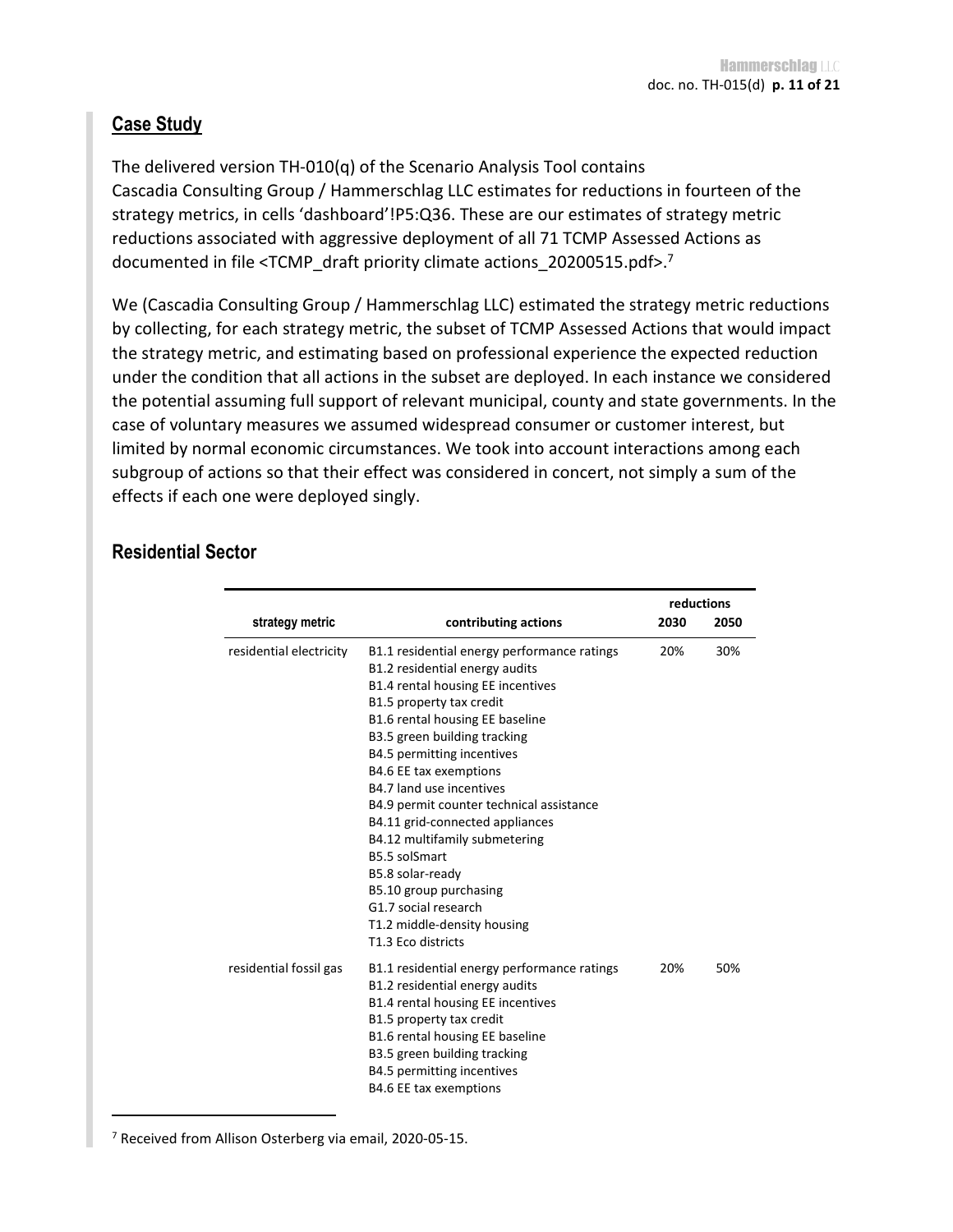|                      |                                                                                                                                                                                                                                                                                                        |      | reductions |
|----------------------|--------------------------------------------------------------------------------------------------------------------------------------------------------------------------------------------------------------------------------------------------------------------------------------------------------|------|------------|
| strategy metric      | contributing actions                                                                                                                                                                                                                                                                                   | 2030 | 2050       |
|                      | B4.7 land use incentives<br>B4.9 permit counter technical assistance<br>B4.12 multifamily submetering<br>B6.1 natural gas to electric conversions<br>B6.2 electric appliances in new construction<br>B6.4 natural gas ban<br>G1.7 social research<br>T1.2 middle-density housing<br>T1.3 Eco districts |      |            |
| residential fuel oil | B1.1 residential energy performance ratings<br>B1.2 residential energy audits<br>B1.4 rental housing EE incentives<br>B1.5 property tax credit<br>B1.6 rental housing EE baseline<br>B4.5 permitting incentives<br>G1.7 social research                                                                | 10%  | 20%        |
| residential LPG      | B1.1 residential energy performance ratings<br>B1.2 residential energy audits<br>B1.4 rental housing EE incentives<br>B1.5 property tax credit<br>B1.6 rental housing EE baseline<br>B4.5 permitting incentives<br>B6.2 electric appliances in new construction<br>G1.7 social research                | 10%  | 20%        |
| residential wood     | B1.1 residential energy performance ratings<br>B1.2 residential energy audits<br>B1.4 rental housing EE incentives<br>B4.5 permitting incentives<br>G1.7 social research                                                                                                                               | 10%  | 20%        |

The *residential electricity* and *residential fossil gas* strategy metrics share the majority of their contributing actions, specifically:

| B1.1 residential energy performance ratings | B4.6 EE tax exemptions                   |
|---------------------------------------------|------------------------------------------|
| B1.2 residential energy audits              | B4.7 land use incentives                 |
| B1.4 rental housing EE incentives           | B4.9 permit counter technical assistance |
| B1.5 property tax credit                    | B4.12 multifamily submetering            |
| B1.6 rental housing EE baseline             | G1.7 social research                     |
| B3.5 green building tracking                | T1.2 middle-density housing              |
| B4.5 permitting incentives                  | T1.3 Eco districts                       |

All of these actions either provide an opportunity to act on both electric and fossil gas energy simultaneously or independently, or they affect the building shell in which case both types of energy consumption are likely to be reduced. Our higher estimate of reduction in 2050 for *residential fossil gas*, reflects the likely substitution of heat pumps for fossil gas furnaces in response to (a) the various efficiency incentives included for both strategy metrics and (b) contributing action B6.1 *fossil gas to electric conversions*.

*Residential fuel oil*, *residential LPG* and *residential wood* achieve lower reductions, because utilities have far less ability to bring incentive programs for these three fuels to homes.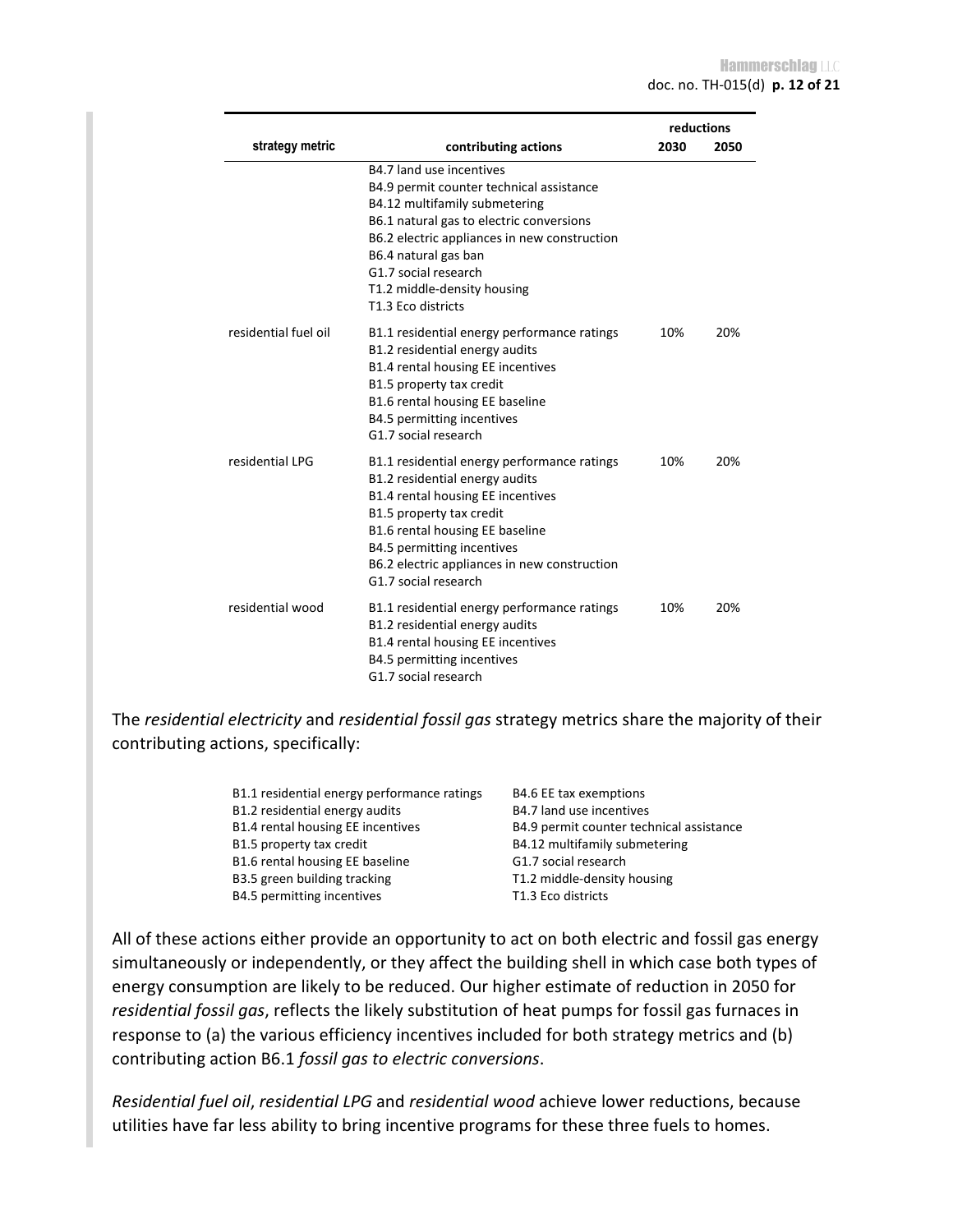#### Comparing Policies for New Buildings vs. Existing Buildings

The Scenario Analysis Tool estimates stock of new buildings vs. existing buildings by assuming a 40-year average building lifetime. So for a policy affecting new buildings, even if it goes into force immediately in 2020, then as of 2030 75% of buildings will be those that existed today, and even by the model horizon of 2050, 25% of buildings will be those that existed today, and therefore unaffected by the new buildings policy. Of course, the longer that implementation of a buildings policy is delayed, the higher these fractions of extant buildings will be in 2050 and especially 2030.

Among the residential buildings actions, those targeted specifically at new buildings are:

B4.5 permitting incentives B4.6 EE tax exemptions B4.7 land use incentives

B4.9 permit counter technical assistance B4.12 multifamily submetering

In our 2030 estimates, these five incentives make no substantive contributions to the 20% reductions estimated for 2030 in residential electricity and residential fossil gas, due to the dominance of existing building stock expected (especially after considering some lag between Thurston Climate Mitigation Plan release and eventual deployment of the policies). By 2050 however, these policies are making substantial contributions to our estimates of the policy bundle impacts to residential electricity (30% reduction total) and residential fossil gas (50% reduction total).

#### Contribution of Local Renewable Energy Production

Local renewable energy production is supported by the actions:

| B5.5 solSmart    | B5.10 group purchasing |
|------------------|------------------------|
| B5.8 solar-ready |                        |

Local renewable energy production is input into the Scenario Analysis Tool as a reduction in demand for grid electricity. Hence these actions are included in the policy bundles that affect strategy metrics *residential electricity* and *commercial electricity* (and, in the case of B5.8 solarready, *industrial electricity*).

All three actions provide infrastructure support, but with neither a portfolio standard nor financial incentives. Furthermore, *B5.8 solar-ready* impacts new buildings only (see discussion above). So, the local renewable production actions' contributions to our reduction estimates are small. Strategy metrics *residential electricity* and *commercial electricity* are ratio metrics, so the impact of each action needs to consider penetration into the market as well as the impact at each household. For example, if each household in a *B5.10 group purchasing* collective purchases sufficient panels to displace 30% of its electricity consumption, and as of 2030 5% of all households join collectives, then the reduction to utility electric demand will be  $5\% \times 30\% = 1.5\%.$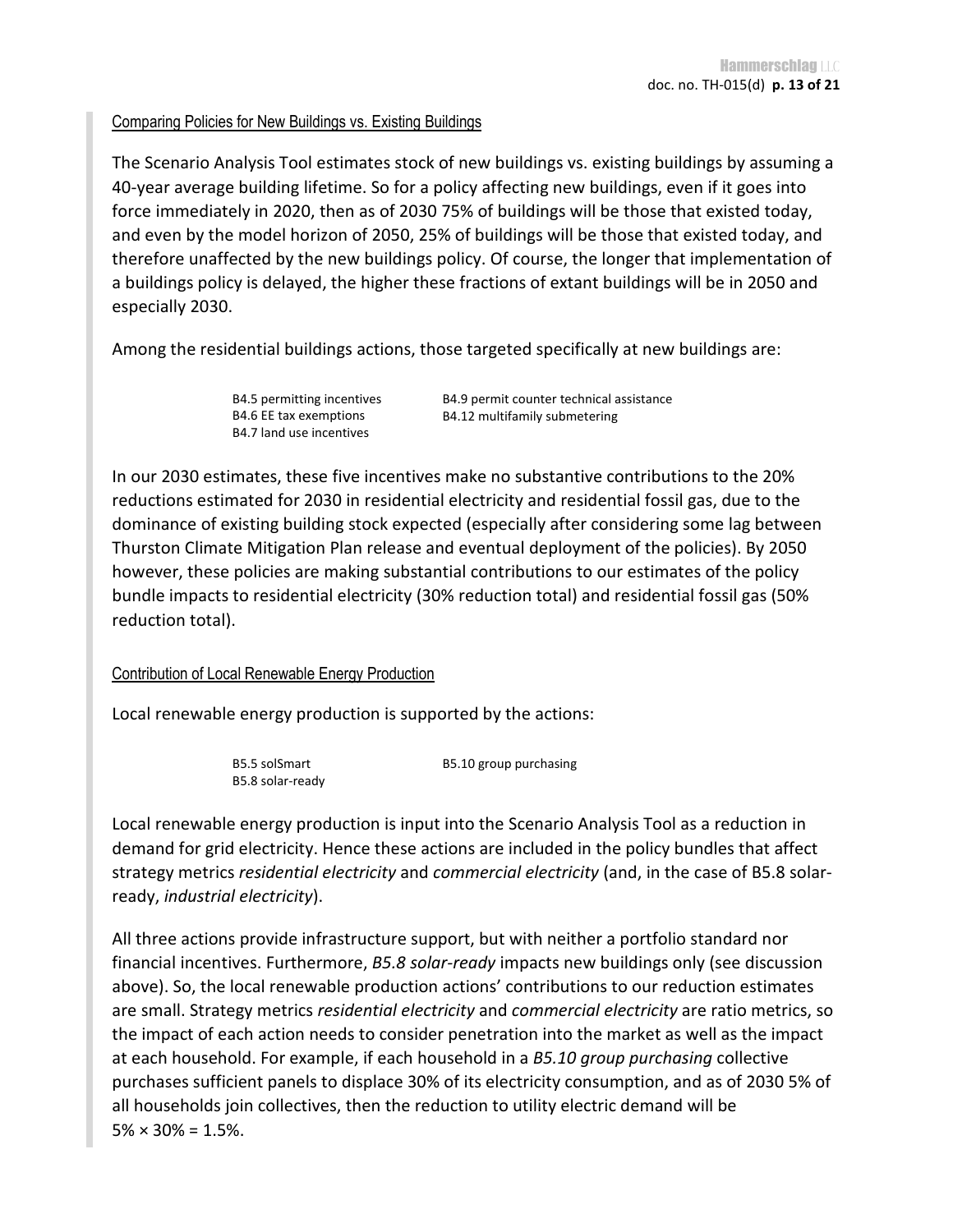|                        |                                                                                                                                                                                                                                                                                                                                                                                                                                                                                                                    |      | reductions |
|------------------------|--------------------------------------------------------------------------------------------------------------------------------------------------------------------------------------------------------------------------------------------------------------------------------------------------------------------------------------------------------------------------------------------------------------------------------------------------------------------------------------------------------------------|------|------------|
| strategy metric        | contributing actions                                                                                                                                                                                                                                                                                                                                                                                                                                                                                               | 2030 | 2050       |
| commercial electricity | B2.1 commercial energy<br>benchmarking & disclosure<br>B2.3 LED lighting<br>B <sub>2.6</sub> cool roofs<br>B2.8 performance standard<br>B3.1 energy education<br><b>B3.4 exemplary buildings</b><br>B3.5 green building tracking<br>B4.4 green public buildings<br>B4.5 permitting incentives<br>B4.6 EE tax exemptions<br>B4.7 land use incentives<br>B4.9 permit counter technical assistance<br>B5.3 public building solar<br>B5.5 solSmart<br>B5.8 solar-ready<br>B5.10 group purchasing<br>T1.3 Eco districts | 20%  | 30%        |
| commercial fossil gas  | B2.1 commercial energy<br>benchmarking & disclosure<br>B2.8 performance standard<br>B3.1 energy education<br><b>B3.4 exemplary buildings</b><br>B3.5 green building tracking<br>B4.4 green public buildings<br>B4.5 permitting incentives<br>B4.6 EE tax exemptions<br>B4.7 land use incentives<br>B4.9 permit counter technical assistance<br>B4.11 grid-connected appliances<br>B6.1 natural gas to electric conversions<br>B6.4 natural gas ban<br>T1.3 Eco districts                                           | 20%  | 50%        |
| industrial electricity | B3.1 energy education<br>B4.11 grid-connected appliances<br>B5.8 solar-ready                                                                                                                                                                                                                                                                                                                                                                                                                                       | 2%   | 5%         |
| industrial fossil gas  | B3.1 energy education<br>B6.4 natural gas ban                                                                                                                                                                                                                                                                                                                                                                                                                                                                      | 10%  | 30%        |

# **Commercial and Industrial Sectors**

As in the residential sector, electricity and fossil gas are equally susceptible to many of the proposed actions. The commercial sector has historically responded with less elasticity to energy efficiency incentives than the residential sector, which is the primary reason for our somewhat lower estimates here.

Industrial sector emissions are a combination of typical, building HVAC and lighting energy similar to the predominant drivers in commercial sector emissions, but then combined with industrial process loads such as fans, motors, and process heat. In Thurston County industrial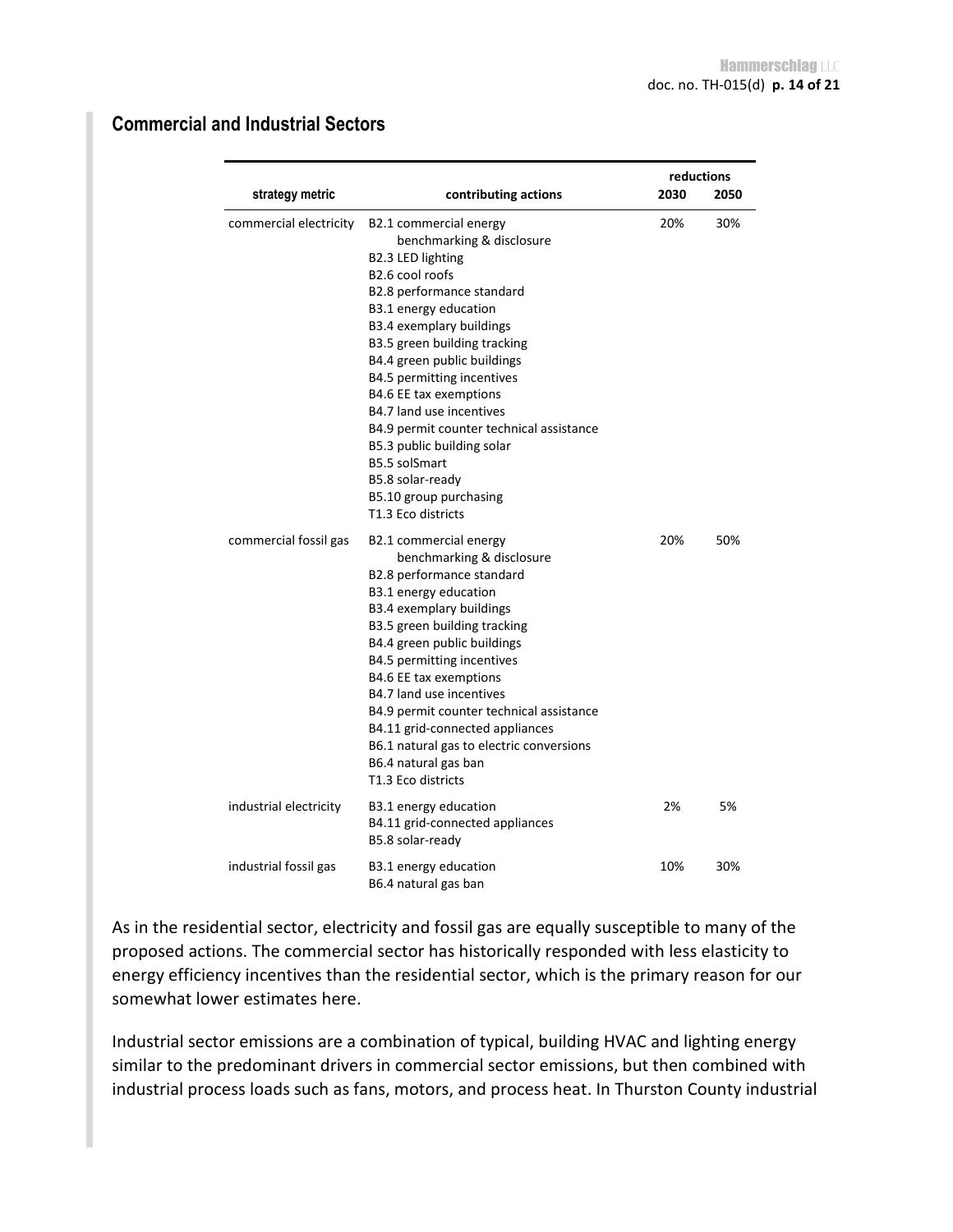sector emissions are relatively small; for example its natural gas combustion emissions, at 7,800 tCO<sub>2</sub>e in 2017, are less than 0.3% of the county's 3 million tCO<sub>2</sub>e inventory.

| strategy metric             |                                                                                                                                                                                                                                                                                                                                                                                                                                                                                                                                                                                                                               | reductions<br>2030<br>2050 |     |
|-----------------------------|-------------------------------------------------------------------------------------------------------------------------------------------------------------------------------------------------------------------------------------------------------------------------------------------------------------------------------------------------------------------------------------------------------------------------------------------------------------------------------------------------------------------------------------------------------------------------------------------------------------------------------|----------------------------|-----|
|                             | contributing actions                                                                                                                                                                                                                                                                                                                                                                                                                                                                                                                                                                                                          |                            |     |
| passenger vehicle use       | G1.7 social research<br>T1.1 coordinated long term planning- future<br>infill<br>T1.2 middle-density housing<br>T1.3 Eco districts<br>T1.4 20-minute neighborhoods<br>T1.9 ADUs<br>T1.11 land use efficiency<br>T2.2 congestion mitigation<br>T2.17 teleworking/flex work<br>T4.1 increase transit<br>T4.3 rural transit<br>T4.4 fareless system/youth ride free<br>T4.10 rider education/benefits<br>T4.15 promote transit benefits<br>T5.1 walk/bike infrastructure<br>T5.2 barriers to transportation alternatives<br>T5.4 school drop-off alternative modes<br>T5.11 car-free zones<br>T5.13 telecommuting infrastructure | 5%                         | 20% |
| passenger vehicle EF        | G1.7 social research<br>T2.4 vehicle efficiency outreach<br>T3.1 EV parking new construction<br>T3.2 free EV parking<br>T3.5 EV ready building code<br>T3.7 EV integration<br>T3.10 convert to EV fleets<br>T3.11 EV education<br>T3.14 EV mass purchase discounts<br>T3.15 EV purchase incentives                                                                                                                                                                                                                                                                                                                            | 20%                        | 60% |
| light duty truck use        | T1.3 Eco districts<br>T1.11 land use efficiency<br>T2.2 congestion mitigation                                                                                                                                                                                                                                                                                                                                                                                                                                                                                                                                                 | 5%                         | 10% |
| light duty truck EF         | T3.10 convert to EV fleets                                                                                                                                                                                                                                                                                                                                                                                                                                                                                                                                                                                                    | 5%                         | 20% |
| medium & heavy<br>truck use | consultant's reduction target                                                                                                                                                                                                                                                                                                                                                                                                                                                                                                                                                                                                 |                            | 20% |
| medium & heavy<br>truck FF  | consultant's reduction target                                                                                                                                                                                                                                                                                                                                                                                                                                                                                                                                                                                                 |                            | 10% |

#### **Transportation Sector**

TCMP Assessed Actions approaches to transportation are generally aggressive, and especially take into account the importance of urban form. Vehicle use is famously inelastic, so our 2050 estimate of a 20% reduction in VMT per capita reflects very aggressive policymaking in this arena, matching the contributing actions.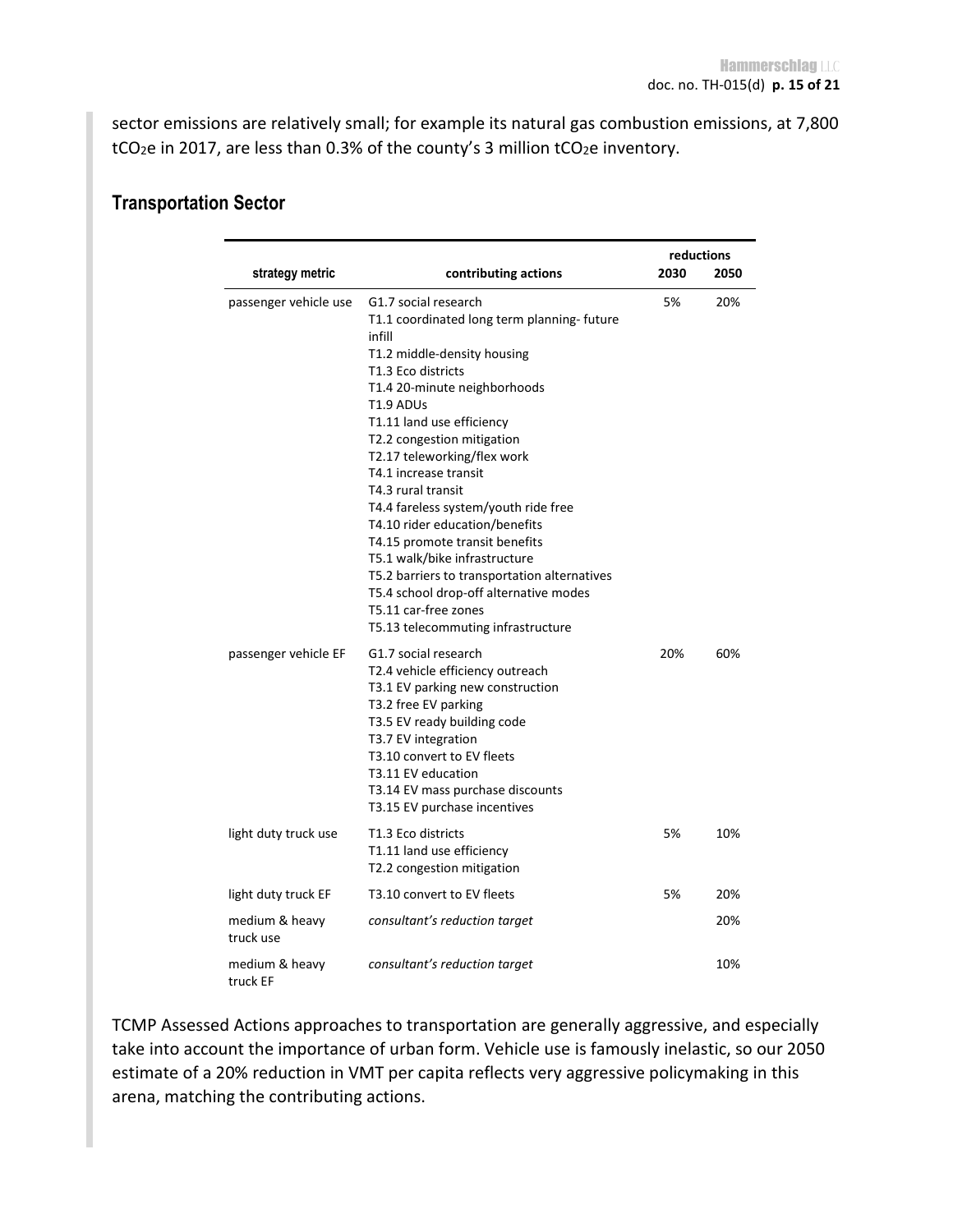Even though the EV policies proposed to affect the strategy metric *passenger vehicle EF* are perhaps not as comprehensive, they still result in relatively large reduction estimates because they are strongly enabled by the increasing availability and dropping prices of electric vehicles on the national and international market.

In the interests of increasing the potential to meet the particularly challenging 2050 TCMP target, we are also offering two *consultant's reduction targets* for medium and heavy trucks in 2050. Use and emission factor associated with medium and heavy trucks are not targeted by any of the TCMP proposed strategies but, especially in the long term, they can be modestly affected by municipal policy. Use can decrease as a consequence of dense urban design: attention to commercial product delivery within urban planning measures like T1.3 *Eco districts* or T1.11 *land use efficiency* would be effective levers for impacting truck use. Emission factor can also be impacted, by creating regulatory requirements for the types of vehicles permitted to service selected areas or eco districts.

#### New Emissions from EVs

Adoption of EVs plays substantially into our reduction estimates for strategy metric *passenger vehicle EF*. Though EVs do genuinely displace tailpipe emissions from gasoline and diesel fuel, that displacement is mitigated by new, stack emissions from the power plants that supply the additional electricity demand.

The Scenario Analysis Tool uses simple calculator-style methodologies that do not lend themselves to introduction of a new energy resource (electricity) into a specific sector (transportation) through replacement. This means that scenarios that feature large penetration of EVs into the vehicle market may underestimate the gross emissions inventory. We find this bias to be acceptably limited in scope, because CETA is driving electric emissions factor to zero on a timeline at least as fast as most imaginable forecasts for substantial displacement of conventional vehicles by EVs. Indeed, new emissions from EVs can only impact 2030 target achievement since the 2050 target comes after CETA's 2045 deadline for complete decarbonization.

#### Mode Shift vs Urban Planning

"Mode shift" is the professional term of art for getting people out of their cars. Alternatives to cars include buses, trains, bicycles, walking and telecommuting. Mode shift also includes shifting people from driving alone to carpooling. When viewed in isolation, mode shift as a GHG reduction policy is a method for minimizing the emission factors associated with fixed needs for travel.

Urban planning, on the other hand, can reduce the needs or distances for travel to begin with. Besides simply cutting GHGs due to shorter trip lengths, urban planning induces additional mode shifts by more thoroughly mixing use (placing residences closer to workplaces and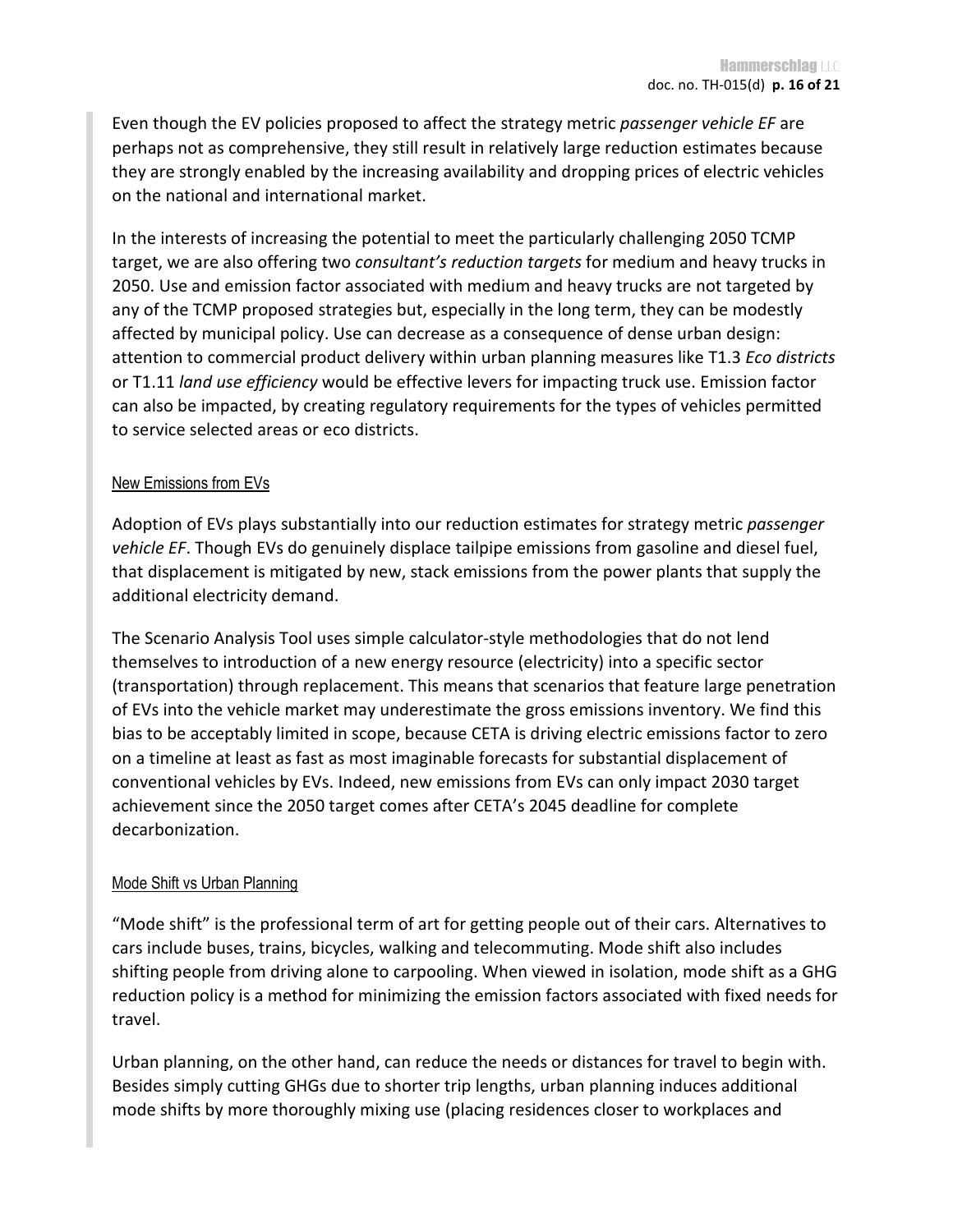shopping districts); increasing density; favoring walking & biking ("complete streets"); clustering development around transit trunk lines such as train tracks; and other methods.

It is our professional experience that isolated mode shift programs often require significant costs or subsidies to encourage participation. Urban planning, on the other hand, seems to induce more significant change with little direct financial cost to the responsible government (though there may be indirect costs). Hence, we weight the reductions achievable with the TCMP Assessed Actions package strongly toward 2050 versus 2030, to reflect the slower penetration but higher effectiveness of the urban planning policies included.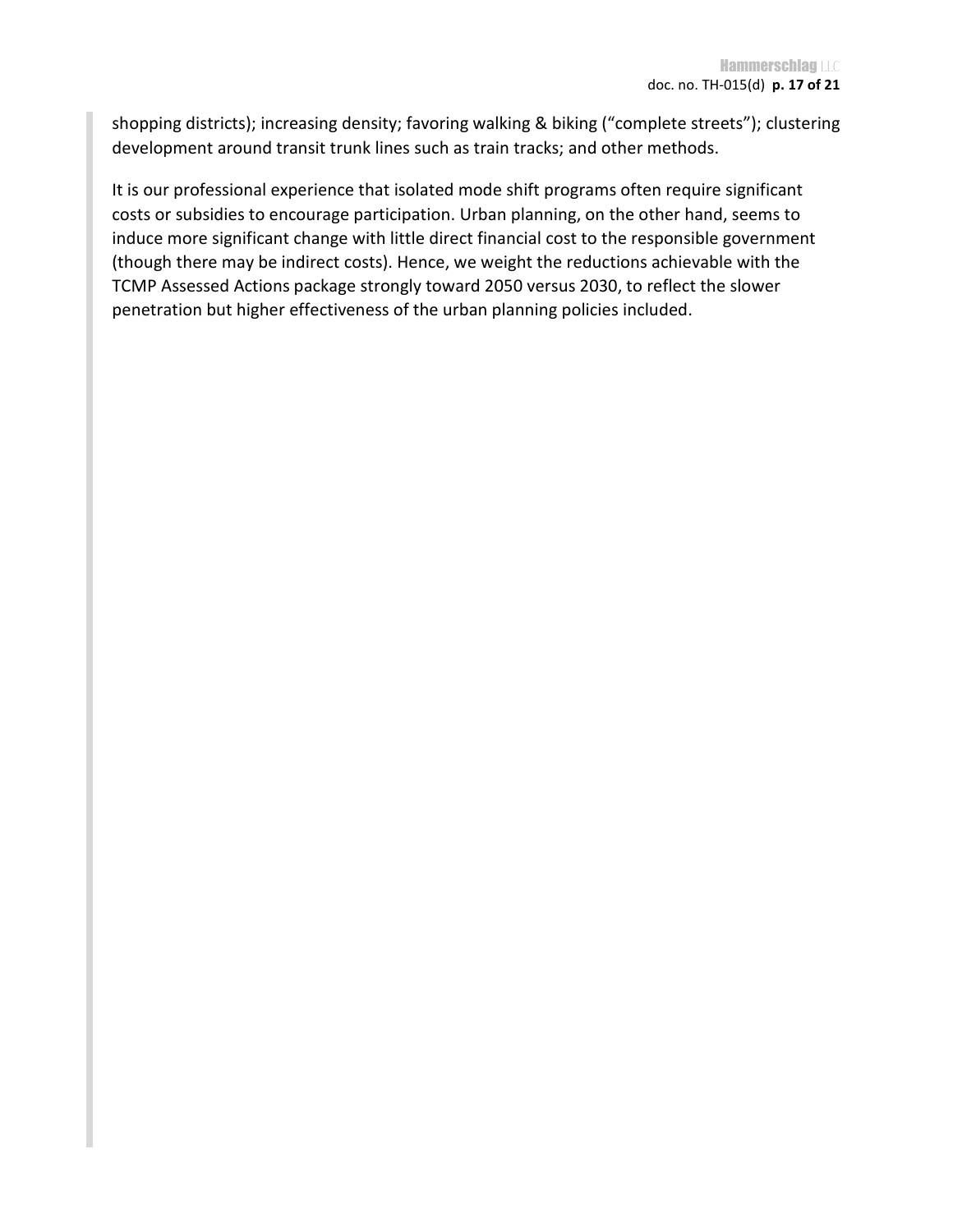|                                |                                                                            |      | reductions |
|--------------------------------|----------------------------------------------------------------------------|------|------------|
| strategy metric                | contributing actions                                                       | 2030 | 2050       |
| solid waste generation         | G1.7 social research<br>W4.4 waste audits<br>W4.10 waste less food program | 10%  | 30%        |
| landfill emission rate         | aggressive landfill gas recovery & destruction                             | 50%  | 50%        |
| wastewater treatment<br>plants | W1.1 municipal energy efficiency<br>W3.1 nitrous oxide capture             | 20%  | 20%        |

### **Solid Waste & Wastewater Sector**

Solid waste (landfilled waste) generation has been strongly targeted by municipal policy for decades. The TCMP Assessed Actions in this sector are relatively indirect and do not have a lot of power to reach beyond the substantial voluntary participation in recycling and composting already occurring. This limits our estimates for impacts in this strategy metric. That said, the bulk of methane generation from typical, municipal solid waste arises from food waste, which is already a primary target of municipal waste diversion programs. We estimate that roughly onethird of the methane commitment associated with Thurston County solid waste still comes from food. Successful, complete diversion of this stream to composting could reduce solid waste emissions at least 30%.

Wastewater treatment plants are receiving substantial design & improvements attention in Thurston County, so we model ambitious reductions in their associated emissions deployed in the near future, but no additional plant improvements after 2030.

#### **Agriculture Sector**

|                       |                                                           | reductions |      |
|-----------------------|-----------------------------------------------------------|------------|------|
| strategy metric       | contributing actions                                      | 2030       | 2050 |
| fertilization of land | A1.2 nutrient management<br>A2.1 regenerative agriculture | 20%        | 50%  |

Thurston County includes both successful examples of and strong advocacy for progressive farming techniques that can reduce GHG emissions associated with chemical fertilizers. The two proposed actions relating to fertilization of land are likely to be embraced strongly, and will have a receptive audience. Hence we assigned relatively ambitious reductions to this strategy metric.

#### **Land Use and Sequestration**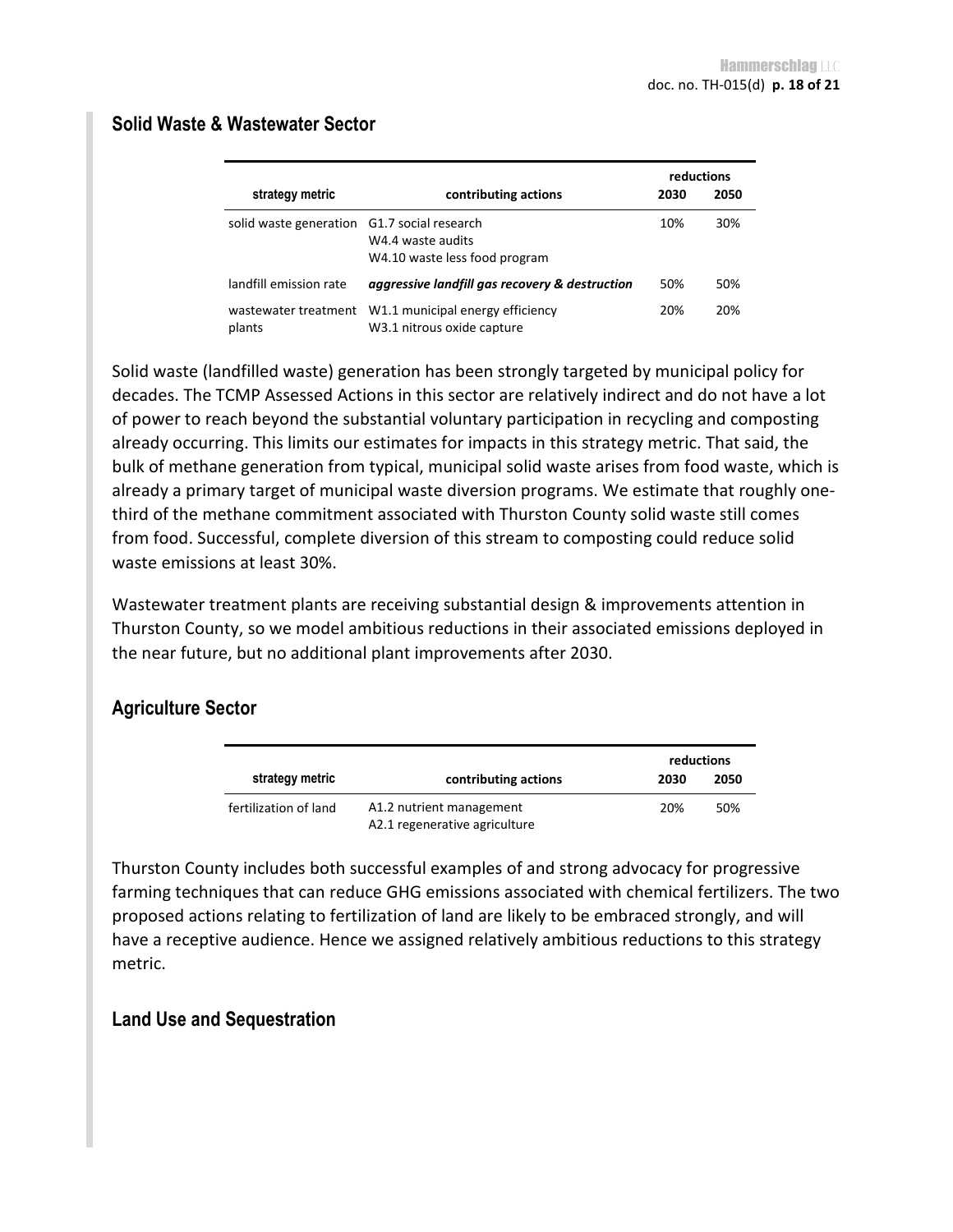|                 |                                                                                  |                               | reductions or<br>tCO <sub>2</sub> e seq. |
|-----------------|----------------------------------------------------------------------------------|-------------------------------|------------------------------------------|
| strategy metric | contributing actions                                                             | 2030                          | 2050                                     |
| sequestration   | A5.1 reforestation & afforestation program<br>A6.5 municipally-controlled canopy | 153,000<br>tCO <sub>2</sub> e | 529,000<br>tCO <sub>2</sub> e            |
|                 | A6.9 tree canopy preservation                                                    |                               |                                          |
|                 | G4.3 other emission sources and sinks                                            |                               |                                          |

Sequestration is not technically a strategy metric in the Scenario Analysis Tool, but the user dashboard allows input of net sequestration estimates for 2030 and 2050, respectively. We are offering values of 153,000 tCO<sub>2</sub>e and 529,000 tCO<sub>2</sub>e for the two years, based on afforestation of 8% of Thurston County's land area (about 37,000 acres) and conversion of about 30% of Thurston County's agricultural land from conventional to regenerative agriculture. Regenerative agriculture enhances soil health by increasing soil organic carbon levels while ensuring appropriate carbon to nitrogen ratios, and increases carbon sequestration by maximizing plant productivity. The 8% afforestation goal stretches the limit of what is available, but once again we are trying to push boundaries for the sake of achieving the TCMP partners' targets.

#### **Result**

Implementing all estimated strategy metric reductions described above produces final Scenario Analysis Tool output as shown in Figure 3.



**Figure 3 – Scenario Analysis Tool output under the Case Study assumptions and reduction estimates.** 

The impacts of state, federal and TCMP policies can also be visualized as reductions (rather than the resulting, absolute emissions), per Figure 4.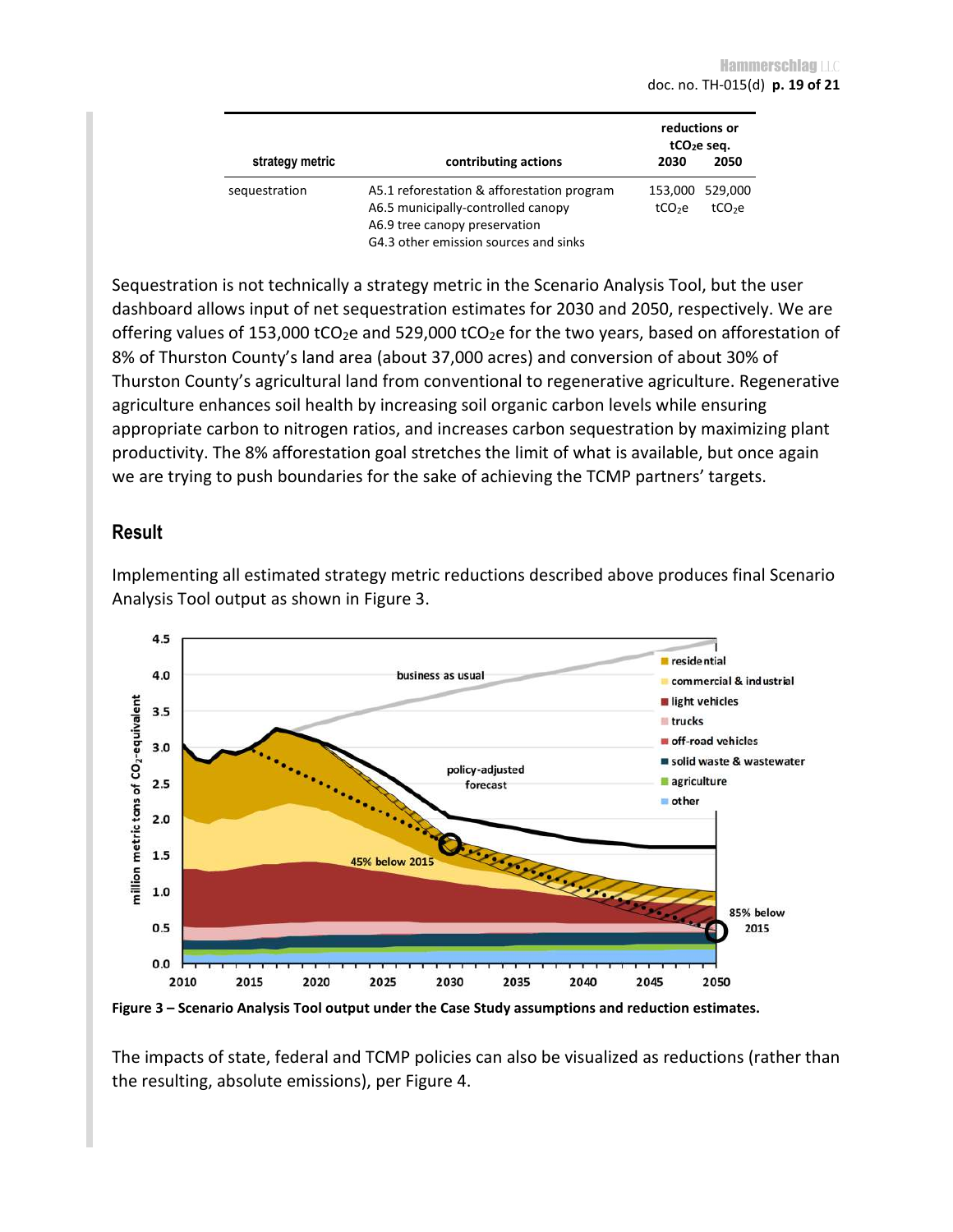

**Figure 4 – GHG reductions caused by federal and state (grey-shaded) and TCMP (colors) policies. The crosshatched area is additional reduction associated with sequestration in forest and soils.** 

It is clear from Figure 4 that that CETA plays a critical role in achieving the 2030 target, by bringing the policy-adjusted forecast strongly downward. For both target years, state (building code, CETA and ZEV) and federal (CAFE) policies play a significant role in suppressing emissions far enough that the TCMP strategies can bridge the difference to the TCMP targets.

Target achievement requires not just aggressive GHG reduction, but also aggressive sequestration. The gross emissions (the top of the stack of solid-colored areas) exceeds the targets; sequestration is represented by the cross-hatched overlay, and the net emissions appear as the lower edge of the cross-hatched overlay. This lower edge passes through or below the centers of the target circles, as desired. The results are presented numerically in Figure 5.

| emissions results, million tCO2e |      |      |      |
|----------------------------------|------|------|------|
|                                  | 2015 | 2030 | 2050 |
| <b>BAU</b>                       | 2.98 | 3.75 | 4.47 |
| policy-adjusted forecast         | 2.98 | 2.03 | 1.62 |
| scenario gross emissions         | 2.98 | 1.72 | 0.99 |
| scenario net emissions           | 2.98 | 1.57 | 0.46 |
| targets                          |      | 1.64 | 0.45 |

**Figure 5 – Scenario Analysis Tool output under the Case Study assumptions and reduction estimates.** 

These results represent only one scenario for achieving the targets. The Scenario Analysis Tool is designed to be transparent and accessible, so that TCMP partners can model alternative scenarios that may be more achievable in the political, economic and physical contexts of